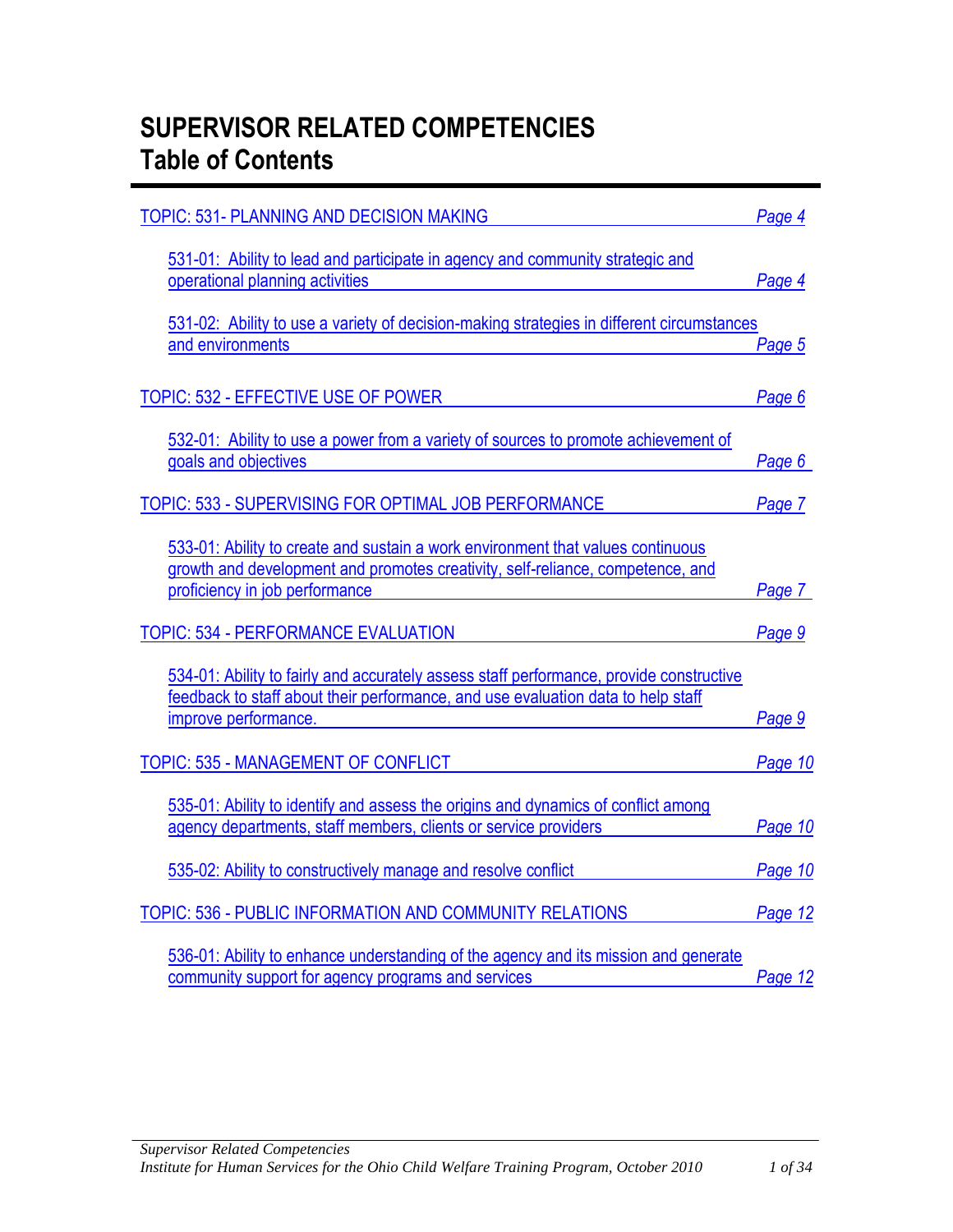| TOPIC: 537 - TIME AND STRESS MANAGEMENT FOR SUPERVISORS/MANAGERS                                                                                                                  | Page 13        |
|-----------------------------------------------------------------------------------------------------------------------------------------------------------------------------------|----------------|
| 537-01: Ability to organize work assignment, work flow, and manage work time and<br>priorities so that assigned tasks are completed within required timeframes, and to            |                |
| identify and reduce work-related stress                                                                                                                                           | Page 13        |
| TOPIC: 538 - TEAM DEVELOPMENT AND FACILITATION                                                                                                                                    | Page 14        |
| 538-01: Ability to lead or participate on agency and community planning groups and<br>work teams                                                                                  | <b>Page 14</b> |
| TOPIC: 539 - BUDGETING AND FISCAL OPERATIONS                                                                                                                                      | Page 15        |
| 539-01: Ability to manage agency budget and fiscal operations to maximize revenue<br>and monitor and control expenditures.                                                        | Page 15        |
| <b>TOPIC: 540 - HUMAN RESOURCE MANAGEMENT</b>                                                                                                                                     | Page 16        |
| 540-01: Ability to use legal guidelines, agency protocols, and practice standards to<br>manage human resource/personnel activities at the unit level                              | Page 16        |
| TOPIC: 541 - SUPERVISING CHALLENGING EMPLOYEES                                                                                                                                    | Page 18        |
| 541-01: Ability to deal constructively with worker dissatisfaction, challenging behaviors,<br>non or poor performance of assigned responsibilities, defensiveness, and resistance |                |
| to change                                                                                                                                                                         | Page 18        |
| <b>TOPIC: 542 - MANAGEMENT OF CHANGE</b>                                                                                                                                          | Page 20        |
| 542-01: Ability to plan, lead, and strategically manage both desired and unexpected<br>changes to minimize disruption and increase the likelihood of positive outcomes.           | Page 20        |
| TOPIC: 543 - CULTURE AND DIVERSITY                                                                                                                                                | Page 21        |
| 543-01: Ability to relate with sensitivity and understanding to people from diverse<br>backgrounds.                                                                               | Page 21        |
| 543-02: Ability to promote culturally competent casework services to children and<br>families from diverse cultural backgrounds.                                                  | Page 22        |
| 543-03: Ability to help the agency address the unique needs of families who are<br>refugees or immigrants.                                                                        | Page 23        |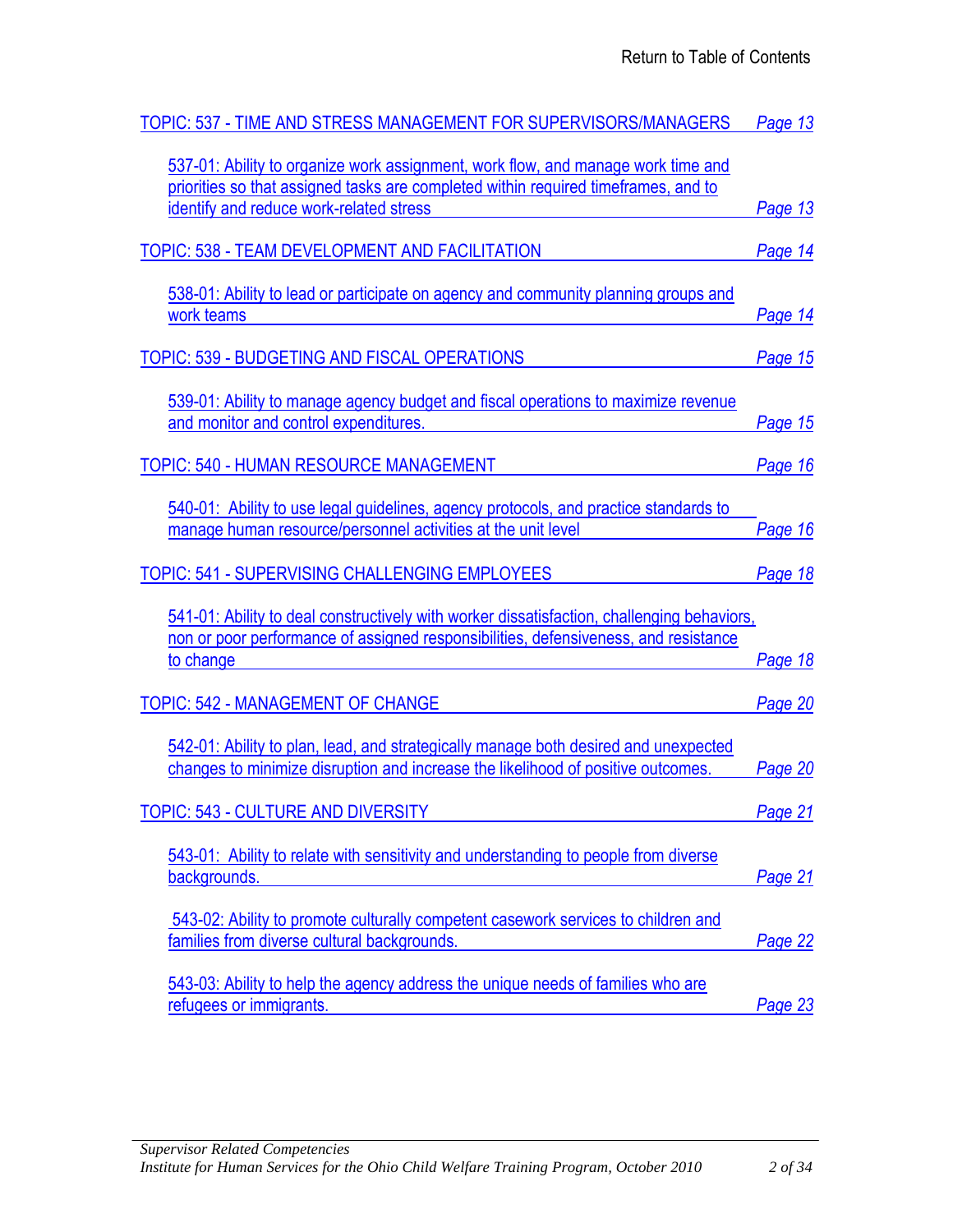| TOPIC: 544 - COACHING FOR TRANSFER OF LEARNING AND SKILL<br><b>DEVELOPMENT</b>                                                                                    | Page 24 |
|-------------------------------------------------------------------------------------------------------------------------------------------------------------------|---------|
|                                                                                                                                                                   |         |
| 544-01: Ability to promote transfer of learning and skill development through the use<br>of feedback, coaching, and other educational supervision strategies.     | Page 24 |
|                                                                                                                                                                   |         |
| <b>TOPIC: 545 - LEADERSHIP DEVELOPMENT</b>                                                                                                                        | Page 25 |
| 545-01: Ability to identify and prepare staff to potentially fill leadership positions in                                                                         |         |
| the agency                                                                                                                                                        | Page 25 |
|                                                                                                                                                                   |         |
| TOPIC: 546 - MANAGING HIGH PROFILE AND CRISIS SITUATIONS                                                                                                          | Page 26 |
| 546-01: Ability to manage high profile and crisis situations in a manner that supports                                                                            |         |
| agency staff and client families, and constructively resolves the issues                                                                                          | Page 26 |
| TOPIC: 547 - COLLABORATION AND COORDINATION                                                                                                                       | Page 27 |
| 547-01: Ability to work collaboratively within the agency, with providers, and with the                                                                           |         |
| community to achieve common goals and to coordinate and integrate services and<br>resources.                                                                      | Page 27 |
|                                                                                                                                                                   |         |
| <b>TOPIC: 548 - CUSTOMER SERVICE</b>                                                                                                                              | Page 29 |
|                                                                                                                                                                   |         |
| 548-01: Ability to promote good customer service and ensure provision of responsive,                                                                              |         |
| respectful and accountable services                                                                                                                               | Page 29 |
| TOPIC: 549 - CONTRACT MANAGEMENT AND MONITORING                                                                                                                   | Page 30 |
| 549-01: Ability to manage and monitor agency contracts with service providers                                                                                     | Page 30 |
| <b>TOPIC: 550 - QUALITY IMPROVEMENT</b>                                                                                                                           | Page 32 |
|                                                                                                                                                                   |         |
| 550-01: Ability to perform continuous quality improvement activities to monitor<br>outcomes and assure the effectiveness of agency services                       | Page 32 |
| TOPIC: 551 - STAFF AND WORKPLACE SAFETY FOR SUPERVISORS/MANAGERS                                                                                                  | Page 33 |
|                                                                                                                                                                   |         |
| 551-01: Ability to help workers recognize potentially dangerous conditions/situations<br>in the workplace and the field and prepare workers to respond safely and |         |
| appropriately                                                                                                                                                     | Page 33 |
| TOPIC: 552 - WRITTEN AND VERBAL COMMUNICATION                                                                                                                     | Page 34 |
|                                                                                                                                                                   |         |
| 552-01: Ability to effectively use written and verbal communication strategies<br><b>Supervisor Related Competencies</b>                                          | Page 34 |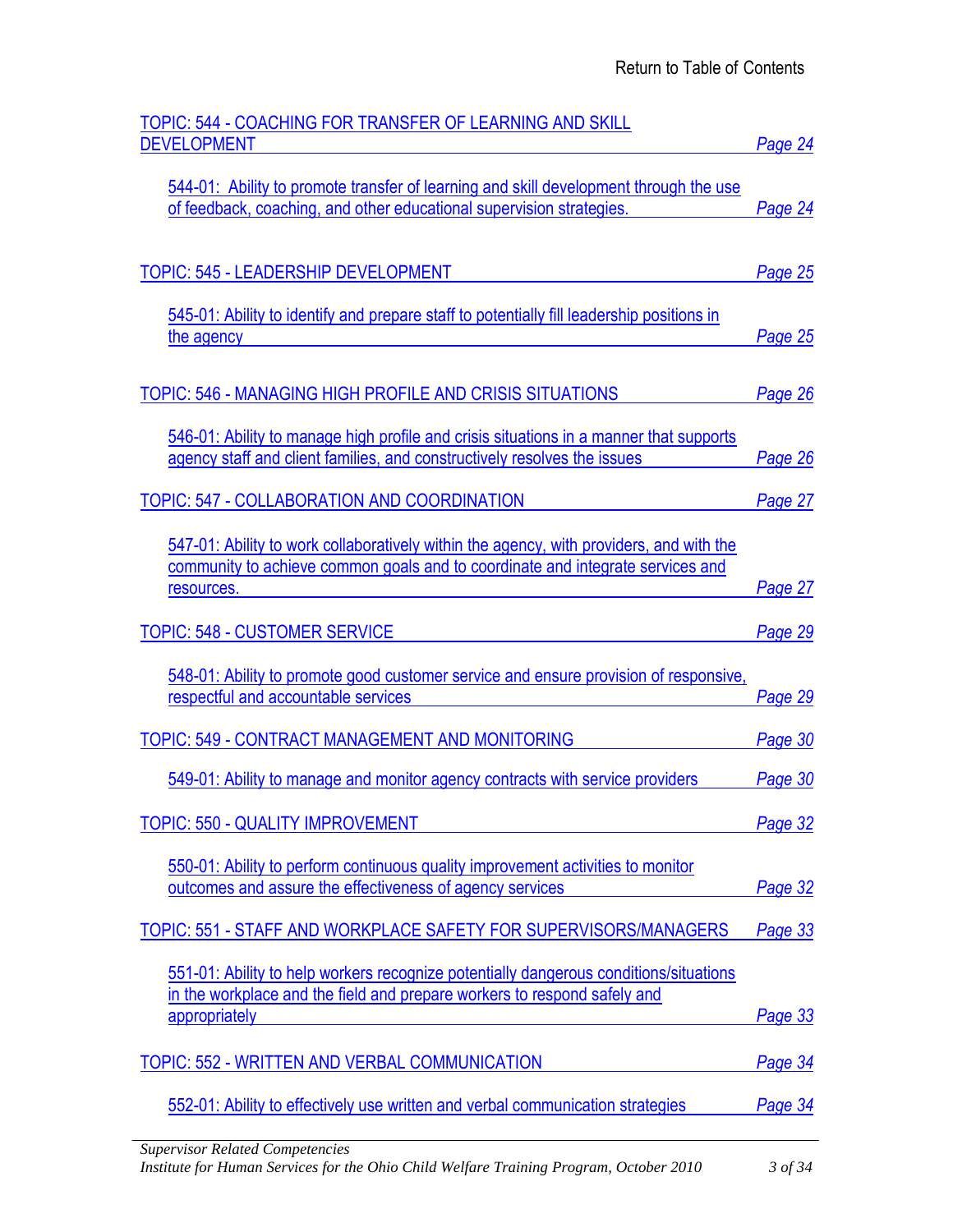# **SUPERVISOR RELATED COMPETENCIES**

### <span id="page-3-0"></span>**TOPIC: 531 PLANNING AND DECISION MAKING**

#### **Skill Sets**

**531-01: Ability to lead and participate in agency and community strategic and operational planning activities**

**531-02: Ability to use a variety of decision-making strategies in different circumstances and environments**

<span id="page-3-1"></span>

|                                 | Skill Set 531-01: Ability to lead and participate in agency and community strategic and |
|---------------------------------|-----------------------------------------------------------------------------------------|
| operational planning activities |                                                                                         |
| Comp. No.                       | <b>Competency Description</b>                                                           |
| 531-01-001                      | Knows the proper sequence of steps in any planning process                              |
| 531-01-002                      | Knows the similarities and differences in strategic and operational planning, and       |
|                                 | their applications to both agency and community planning.                               |
| 531-01-003                      | Understands the importance of continual planning as an integral part of                 |
|                                 | leadership, management, and direct supervision                                          |
| 531-01-004                      | Understands the benefits and challenges of involving all levels of agency staff in      |
|                                 | strategic planning                                                                      |
| 531-01-005                      | Understands the importance of thorough and accurate data collection and                 |
|                                 | analysis prior to beginning any planning process                                        |
| 531-01-006                      | Understands the value of collaborative planning in generating consensus and             |
|                                 | commitment to successful plan implementation                                            |
| 531-01-007                      | Understands the role of supervisors and managers in community, agency, and              |
|                                 | unit planning activities                                                                |
| 531-01-008                      | Understands how resistance to change can affect participants' involvement and           |
|                                 | commitment to the development and implementation of plans.                              |
| 531-01-009                      | Knows how to identify the participants to be included in a planning initiative to       |
|                                 | promote its success.                                                                    |
| 531-01-010                      | Knows how to stay current with emerging practice research and trends, and how           |
|                                 | to use agency-specific data to guide planning activities.                               |
| 531-01-011                      | Knows how to engage and empower unit staff to participate in planning and               |
|                                 | decision making at unit, agency, and community levels.                                  |
| 531-01-012                      | Knows how to keep external stakeholders engaged throughout a planning                   |
|                                 | process and sustain their involvement during plan implementation                        |
| 531-01-013                      | Knows strategies to demonstrate accountability and communicate successful               |
|                                 | plan implementation to internal agency staff, stakeholders, and the community           |
|                                 |                                                                                         |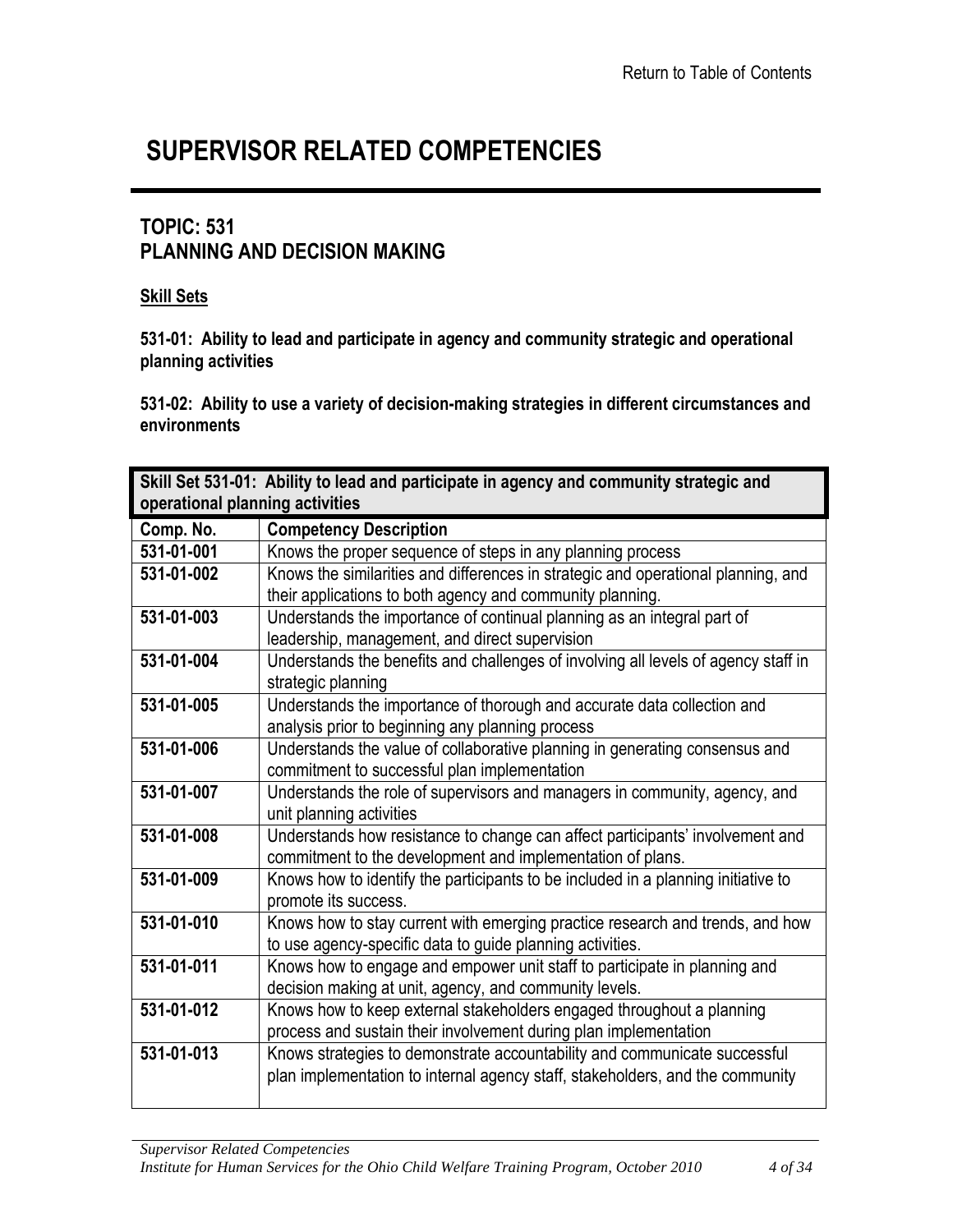| 531-01-014 | Knows how to help the organization sustain momentum in plan implementation<br>and a commitment to re-assess and revise goals, objectives, and activities over<br>time |
|------------|-----------------------------------------------------------------------------------------------------------------------------------------------------------------------|
| 531-01-015 | Can apply the steps common to all planning processes to agency and community<br>planning initiatives                                                                  |
| 531-01-016 | Can identify barriers to plan development and implementation and use strategies<br>that address and overcome barriers                                                 |
| 531-01-017 | Can represent the agency's position and interests when participating in<br>community-based planning processes                                                         |

<span id="page-4-0"></span>

|            | Skill Set 531-02: Ability to utilize a variety of decision making strategies best suited for<br>different decisions and environments                                   |
|------------|------------------------------------------------------------------------------------------------------------------------------------------------------------------------|
| Comp. No.  | <b>Competency Description</b>                                                                                                                                          |
| 531-02-001 | Knows the uses and benefits of a range of decision making strategies available<br>to managers and supervisors.                                                         |
| 531-02-002 | Understands the strategic use, benefits, and liabilities of manager-led and<br>participant-led decision making, and when each type is most effective                   |
| 531-02-003 | Understands one's own comfort level in making difficult or controversial<br>decisions, alone or in collaboration with others                                           |
| 531-02-004 | Understands how various decision-making strategies can either promote or<br>undermine task accomplishment and the development of collaborative<br>relationships        |
| 531-02-005 | Understands how competing or contradictory decisions and failure to make<br>important decisions can affect work completion, goal achievement, and unit<br>cohesiveness |
| 531-02-006 | Knows how to select a decision-making strategy that best suits the situation and<br>desired objectives                                                                 |
| 531-02-007 | Knows how to identify individuals who should be involved or consulted in<br>decision making to promote investment and involvement in carrying out the<br>decision      |
| 531-02-008 | Knows how to provide constructive input to facilitate and shape decisions made<br>by others.                                                                           |
| 531-02-009 | Can lead and support managers and staff to make decisions that promote<br>achievement of desired ends                                                                  |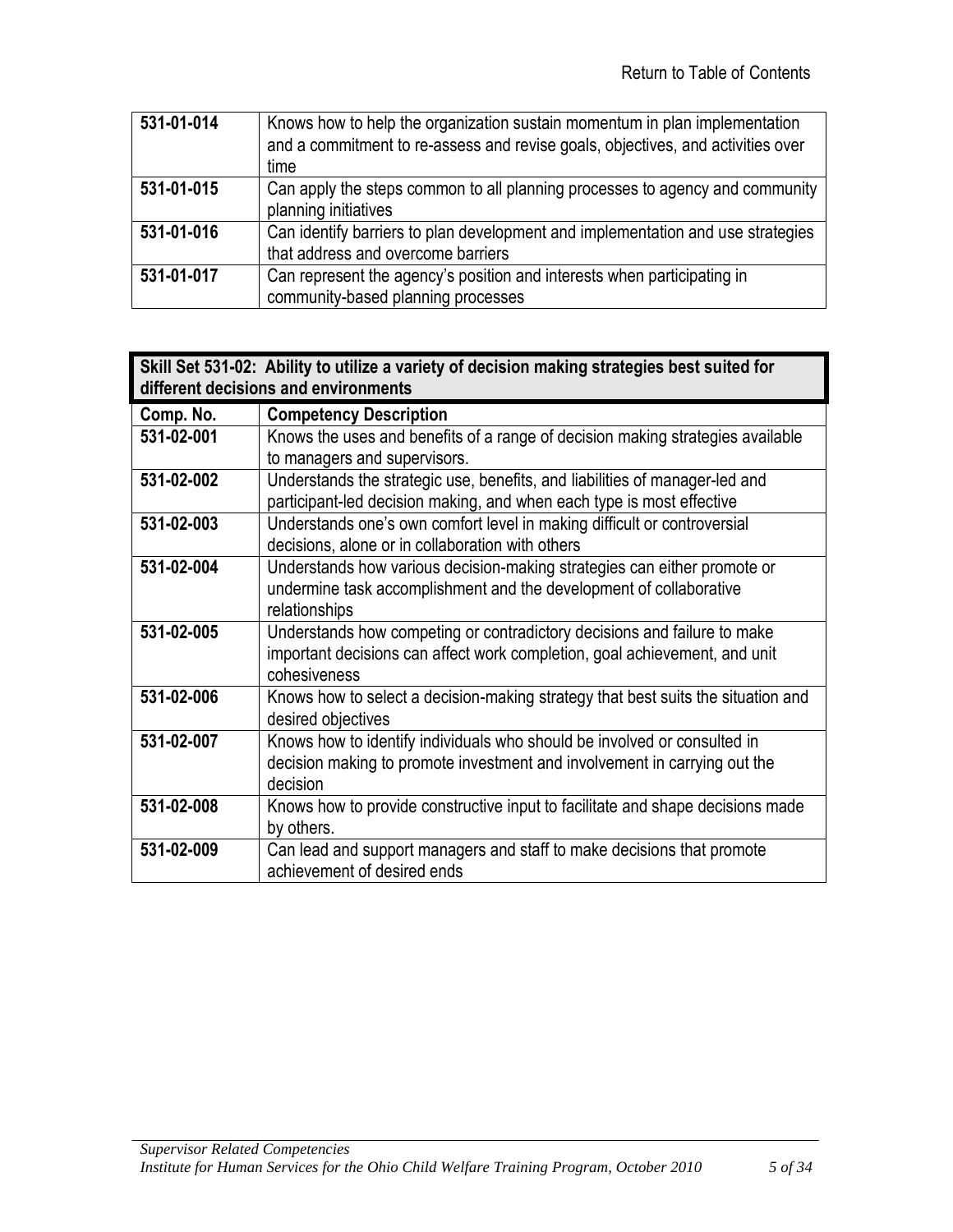### <span id="page-5-0"></span>**TOPIC: 532 EFFECTIVE USE OF POWER**

#### **Skill Set**

**532-01:** Ability to use a power from a variety of sources to promote achievement of goals and objectives

<span id="page-5-1"></span>

| Skill Set 532-01: Ability to use a power from a variety of sources to promote achievement of<br>goals and objectives |                                                                                                                                                                                                                        |
|----------------------------------------------------------------------------------------------------------------------|------------------------------------------------------------------------------------------------------------------------------------------------------------------------------------------------------------------------|
| Comp. No.                                                                                                            | <b>Competency Description</b>                                                                                                                                                                                          |
| 532-01-001                                                                                                           | Knows the uses, strengths, and limitations of various types of prescribed and<br>acquired power available to supervisors and managers                                                                                  |
| 532-01-002                                                                                                           | Understands the challenges in establishing rapport and relationships between<br>individuals with different levels of prescribed power                                                                                  |
| 532-01-003                                                                                                           | Understands how acquired forms of power, such as expert power and influence,<br>contribute to leadership effectiveness.                                                                                                |
| 532-01-004                                                                                                           | Understands how misuse of power can create tension and conflict and<br>undermine goal achievement.                                                                                                                     |
| 532-01-005                                                                                                           | Understands how failure to exercise power and authority can decrease<br>leadership effectiveness and goal achievement                                                                                                  |
| 532-01-006                                                                                                           | Understands the disincentives of exercising power and authority in rigid, closed,<br>and punitive environments                                                                                                         |
| 532-01-007                                                                                                           | Knows how to empower others to collaborate effectively in situations where<br>participants have unequal power.                                                                                                         |
| 532-01-008                                                                                                           | Knows how to select the most effective type of power to fit a particular situation<br>or achieve a specific goal.                                                                                                      |
| 532-01-009                                                                                                           | Can recognize when a supervisor/manager's prescribed power is creating a<br>psychological barrier with supervisees, and can use empowerment strategies to<br>develop more effective supervisor/supervisee relationship |
| 532-01-010                                                                                                           | Can flexibly use various types of power to help achieve specific goals and<br>objectives.                                                                                                                              |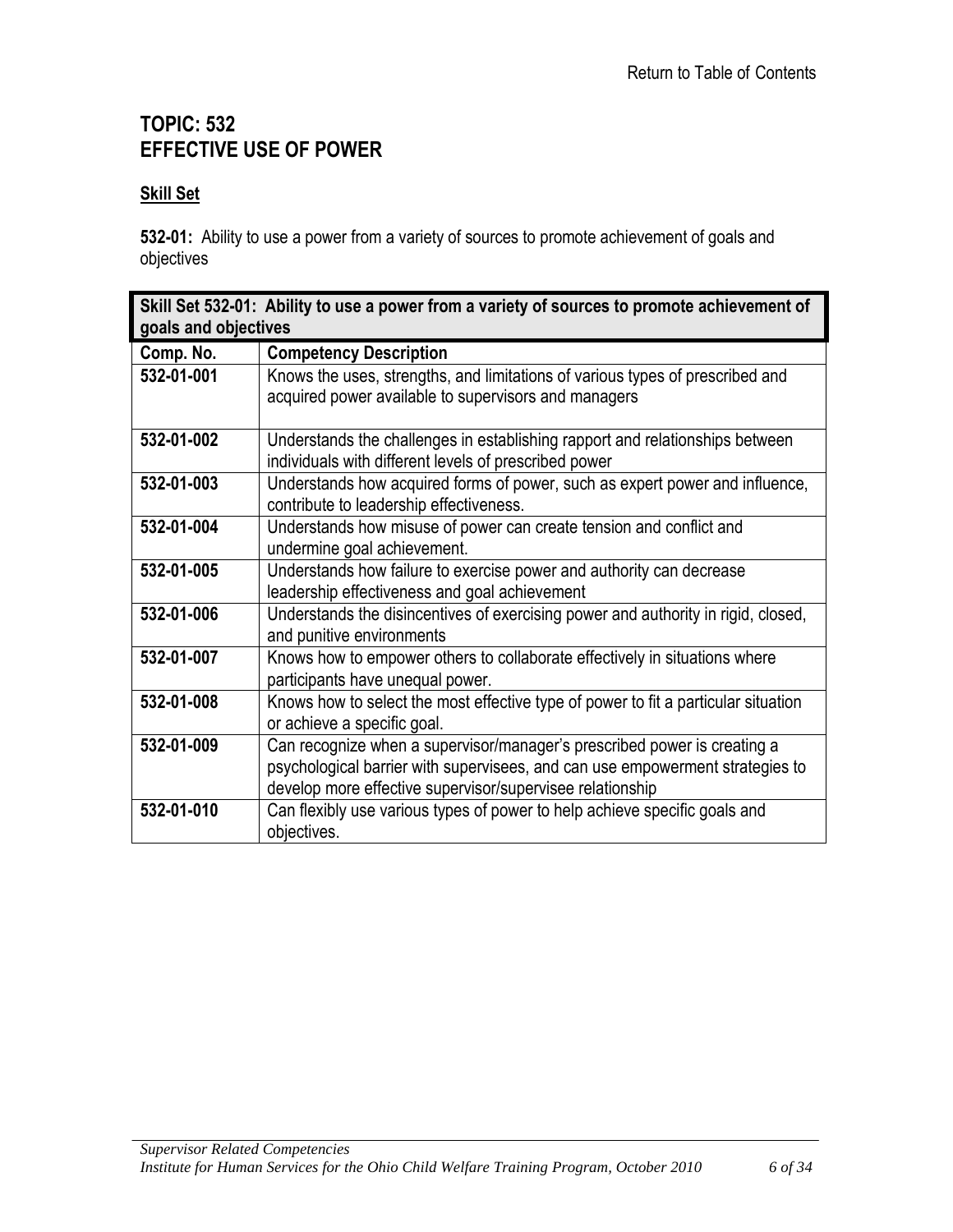### <span id="page-6-0"></span>**TOPIC: 533 SUPERVISING FOR OPTIMAL JOB PERFORMANCE**

#### **Skill Sets**

**533-01:** Ability to create and sustain a work environment that values continuous growth and development and promotes creativity, self-reliance, competence, and proficiency in job performance

<span id="page-6-1"></span>

| Skill Set 533-01: Ability to create and sustain a work environment that values continuous<br>growth and development and promotes creativity, self-reliance, competence, and proficiency<br>in job performance |                                                                                                                                                                                                               |
|---------------------------------------------------------------------------------------------------------------------------------------------------------------------------------------------------------------|---------------------------------------------------------------------------------------------------------------------------------------------------------------------------------------------------------------|
| Comp. No.                                                                                                                                                                                                     | <b>Competency Description</b>                                                                                                                                                                                 |
| 533-01-001                                                                                                                                                                                                    | Knows the importance of a strengths-based learning environment to support<br>professional development and promote high levels of job competence and<br>performance                                            |
| 533-01-002                                                                                                                                                                                                    | Knows principles of adult learning and how they may affect staff members'<br>investment in ongoing professional growth                                                                                        |
| 533-01-003                                                                                                                                                                                                    | Knows how personal and cultural differences can affect learning. and the<br>importance of individualized approaches to assessing strengths and<br>developmental needs                                         |
| 533-01-004                                                                                                                                                                                                    | Knows administrative, educational and supportive supervisory strategies that can<br>help staff achieve their potential and succeed in their jobs.                                                             |
| 533-01-005                                                                                                                                                                                                    | Understands the supervisor/manager's role and responsibilities in promoting<br>transfer of learning, including providing on the job coaching, interpersonal<br>support, and support of self-directed learning |
| 533-01-006                                                                                                                                                                                                    | Understands the concepts of evidence-based and empirically-supported practice<br>and how these apply to staff development and professional growth                                                             |
| 533-01-007                                                                                                                                                                                                    | Knows how to review and interpret the empirical research literature to identify<br>innovative, promising, and empirically supported intervention strategies                                                   |
| 533-01-008                                                                                                                                                                                                    | Knows strategies that empower staff to learn, master, and sustain creative and<br>innovative approaches to practice.                                                                                          |
| 533-01-009                                                                                                                                                                                                    | Knows how to help staff identify and overcome organizational, environmental,<br>and personal barriers that may prevent them from mastering job knowledge or<br>skills.                                        |
| 533-01-010                                                                                                                                                                                                    | Knows how help staff identify their knowledge and skill deficiencies by using<br>formal individualized training needs assessment strategies                                                                   |
| 533-01-011                                                                                                                                                                                                    | Knows how to use learning contracts, coaching, feedback, positive<br>reinforcement, and formal training to promote staff members' professional<br>development on the job                                      |
| 533-01-012                                                                                                                                                                                                    | Knows how to select supervisory styles and interventions best suited to each<br>employee's level of skill and experience, work style, learning style, and level of<br>motivation                              |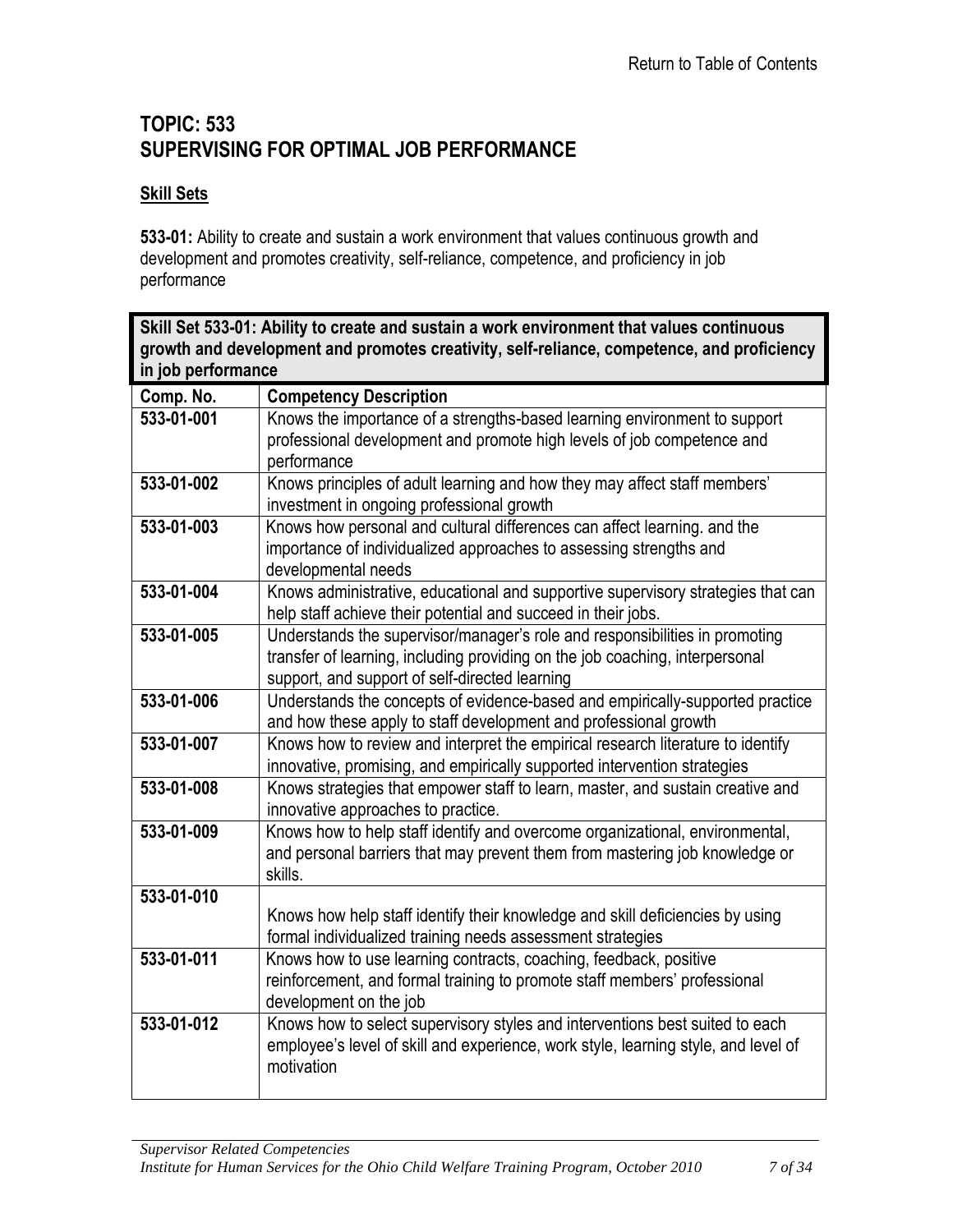| 533-01-013 | Knows how to apply strengths-based supervisory approaches to promote<br>successful achievement of goals set in individual professional development plans                                 |
|------------|------------------------------------------------------------------------------------------------------------------------------------------------------------------------------------------|
| 533-01-014 | Knows how to advocate with upper level managers to reduce or eliminate<br>organizational barriers to transfer of learning and effective job performance                                  |
| 533-01-015 | Knows how to model and reinforce cultural competence in all aspects of<br>communication, interpersonal relationships, and casework practice.                                             |
| 533-01-016 | Can determine the most effective supervisory styles for employees at varying<br>stages of personal and job development and can flex one's personal style<br>depending on these variables |
| 533-01-017 | Can establish and sustain a work environment that promotes and rewards<br>optimal performance, an ongoing commitment to excellence, and the adoption of<br>evidence-based practices      |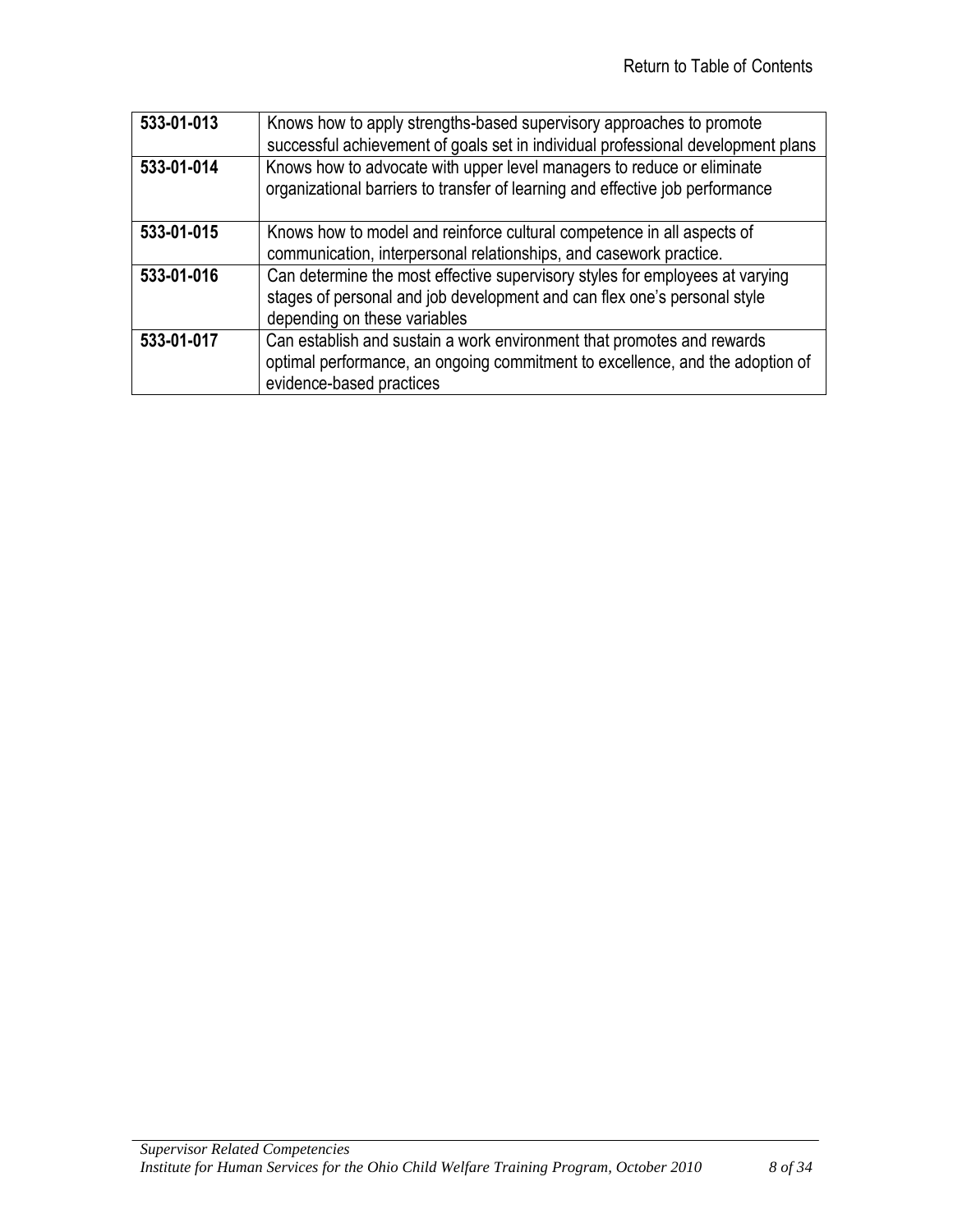### <span id="page-8-0"></span>**TOPIC: 534 PERFORMANCE EVALUATION**

#### **Skill Sets**

**534-01:** Ability to fairly and accurately assess staff performance, provide constructive feedback to staff about their performance, and use evaluation data to help staff improve performance.

<span id="page-8-1"></span>**Skill Set 534-01 Ability to fairly and accurately assess staff performance, provide constructive feedback to staff about their performance, and use evaluation data to help staff improve performance.**

| Comp. No.  | <b>Competency Description</b>                                                     |
|------------|-----------------------------------------------------------------------------------|
| 534-01-001 | Knows the purpose of performance evaluations in an organization, and how          |
|            | performance evaluations are integrated with other management interventions.       |
| 534-01-002 | Knows the importance of developing evaluation criteria that are mission-relevant, |
|            | job specific, and derived from a staff member's formal position description       |
| 534-01-003 | Knows the importance of using performance evaluation as a collaborative, non-     |
|            | punitive, ongoing strategy for performance improvement and quality assurance      |
| 534-01-004 | Knows how Affirmative Action guidelines, Civil Service requirements, personnel    |
|            | policies, and negotiated union contracts may affect performance evaluation        |
| 534-01-005 | Understands how performance evaluations interface with formal training and job    |
|            | coaching to promote professional advancement in the organization                  |
| 534-01-006 | Understands the many organizational, personal, and motivational barriers that     |
|            | can undermine individual job performance                                          |
| 534-01-007 | Understands how a supervisor's failure to understand cultural differences or      |
|            | personal bias can interfere with an objective assessment of staff performance     |
| 534-01-008 | Understands the supervisory and agency factors that can create defensiveness      |
|            | or unwillingness by staff to honestly consider their job performance              |
| 534-01-009 | Knows how to develop job specific, measurable, and behavioral indicators of task  |
|            | accomplishment and communicate these expectations to staff                        |
| 534-01-010 | Knows how to assess whether performance problems result from deficiencies in      |
|            | knowledge and skill and/or from deficiencies in execution/behavior                |
| 534-01-011 | Knows how to provide balanced and constructive feedback to staff members          |
|            | about their capacities and strengths and areas needing improvement                |
| 534-01-012 | Knows how to use evaluation data to help staff members develop goals,             |
|            | objectives, and activities that address their performance problems and            |
|            | developmental needs                                                               |
| 534-01-013 | Can use multiple sources of data including direct observation, supervisory        |
|            | conference, client input, and review of case records and documentation to fully   |
|            | assess a staff member's job performance                                           |
| 534-01-014 | Can engage and empower supervisees to participate in an honest self-              |
|            | assessment of their performance and to commit to implementing a                   |
|            | developmental plan                                                                |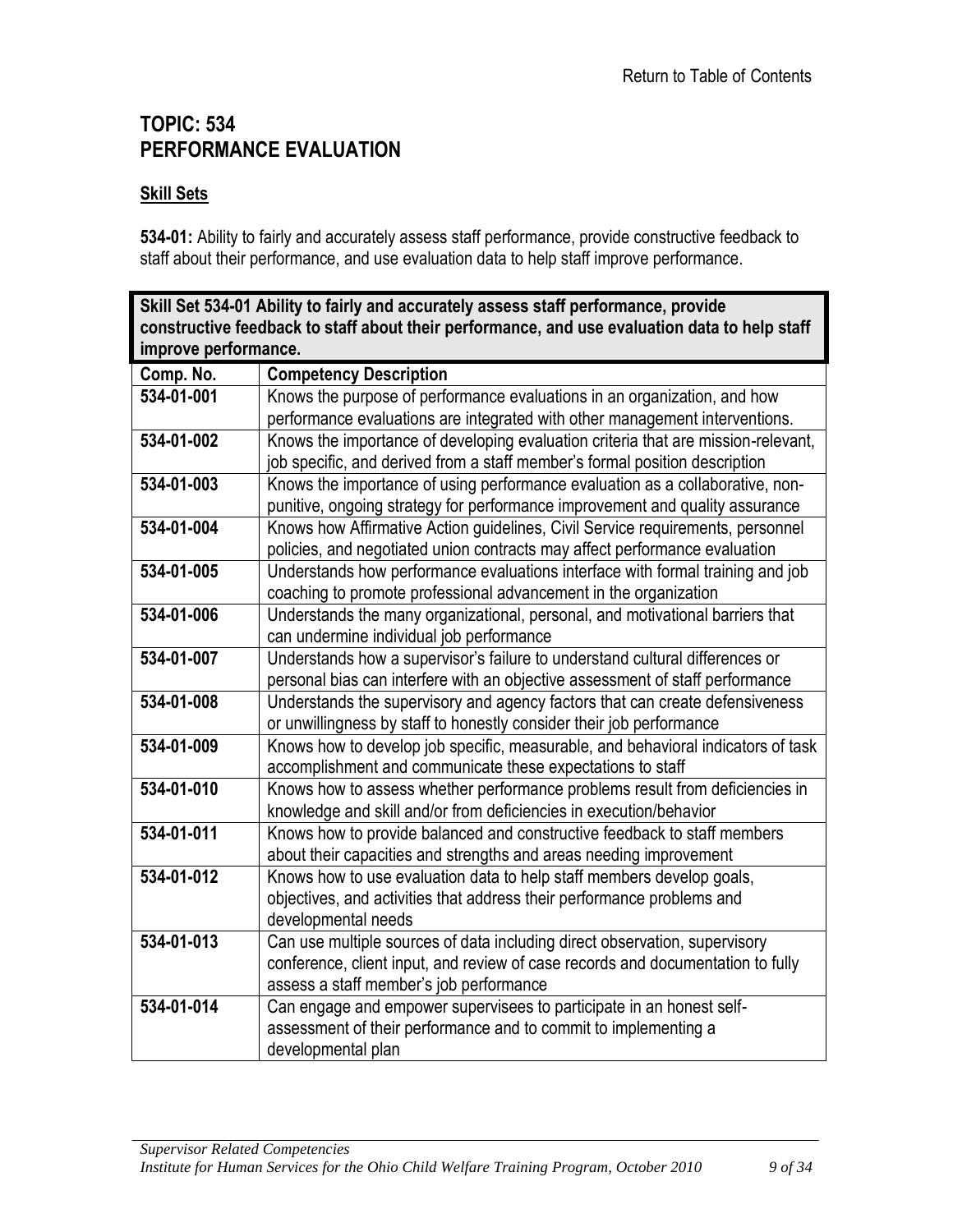### <span id="page-9-0"></span>**TOPIC: 535 MANAGEMENT OF CONFLICT**

#### **Skill Sets**

**535-01:** Ability to identify and assess the origins and dynamics of conflict among agency departments, staff members, clients or service providers

**535-02:** Ability to constructively manage and resolve conflict

<span id="page-9-1"></span>

| Skill Set 535-01: Ability to identify and assess the origins and dynamics of conflict among<br>agency departments, staff members, clients or service providers |                                                                                  |
|----------------------------------------------------------------------------------------------------------------------------------------------------------------|----------------------------------------------------------------------------------|
| Comp. No.                                                                                                                                                      | <b>Competency Description</b>                                                    |
| 535-01-001                                                                                                                                                     | Knows common sources, indicators, and dynamics of conflict among agency          |
|                                                                                                                                                                | departments. units, staff, clients, and/or service providers                     |
| 535-01-002                                                                                                                                                     | Knows verbal and behavioral indicators of hostility, resistance, conflict        |
|                                                                                                                                                                | escalation, and crisis                                                           |
| 535-01-003                                                                                                                                                     | Understands the inter- and intra-agency systemic issues that can generate and    |
|                                                                                                                                                                | sustain conflict.                                                                |
| 535-01-004                                                                                                                                                     | Understands how differences in cultural codes of conduct, behavior,              |
|                                                                                                                                                                | communication styles, and misinterpretation of verbal and non-verbal messages    |
|                                                                                                                                                                | can contribute to interpersonal conflict                                         |
| 535-01-005                                                                                                                                                     | Understands the interpersonal and interagency dynamics that can generate         |
|                                                                                                                                                                | conflict                                                                         |
| 535-01-006                                                                                                                                                     | Knows how to elicit relevant information in conflict situations to determine the |
|                                                                                                                                                                | specific nature and seriousness of conflict situations                           |
| 535-01-007                                                                                                                                                     | Can objectively analyze information to determine the sources and dynamics of     |
|                                                                                                                                                                | conflict in a variety of situations.                                             |

<span id="page-9-2"></span>

| Skill Set 535-02: Ability to constructively manage and resolve conflict |                                                                                                                                                                   |
|-------------------------------------------------------------------------|-------------------------------------------------------------------------------------------------------------------------------------------------------------------|
| Comp. No.                                                               | <b>Competency Description</b>                                                                                                                                     |
| 535-02-001                                                              | Knows the stages in escalating conflict, and interventions that can prevent further<br>escalation at each stage.                                                  |
| 535-02-002                                                              | Understands how a supervisor/manager's personal discomfort in conflict<br>situations may reduce effectiveness in managing conflict among others.                  |
| 535-02-003                                                              | Knows strengths-based strategies to apply in conflict situations that can reduce<br>hostility and promote open and honest communication                           |
| 535-02-004                                                              | Knows how to adapt one's communication style and help others adapt their<br>styles to help defuse conflict situations                                             |
| 535-02-005                                                              | Knows how to promote open discussion in conflict situations, validate feelings<br>and concerns, deal with defensiveness, and clarify dynamics for those involved. |
| 535-02-006                                                              | Knows strategies to guide negotiation toward a consensus solution to problems<br>or issues.                                                                       |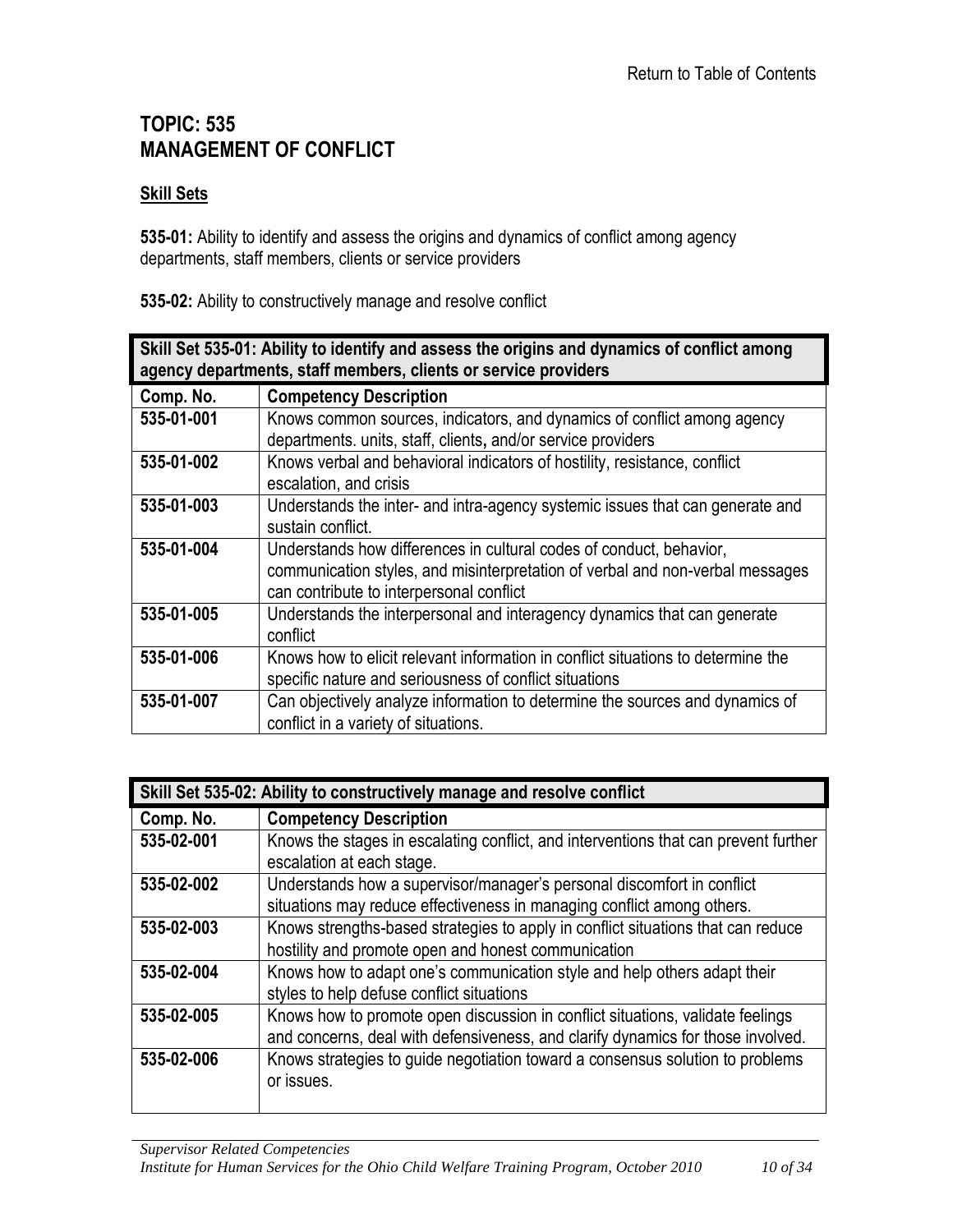| 535-02-007 | Knows how to coach staff and model appropriate interventions to help resolve<br>interpersonal conflict with clients or other staff members |
|------------|--------------------------------------------------------------------------------------------------------------------------------------------|
|            |                                                                                                                                            |
| 535-02-008 | Knows how to use problem solving and mediation strategies to resolve conflict                                                              |
|            | situations                                                                                                                                 |
| 535-02-009 | Can remain calm and confident in conflict situations, maintain clarity of                                                                  |
|            | communications, and demonstrate commitment to constructive resolution                                                                      |
| 535-02-010 | Can guide and empower others to negotiate mutually agreeable solutions in                                                                  |
|            | conflict situations                                                                                                                        |
| 535-02-011 | Can determine when unresolved conflict between a staff member and a client                                                                 |
|            | affects case process and service provision, and can determine when to reassign                                                             |
|            | case management responsibility to another staff member.                                                                                    |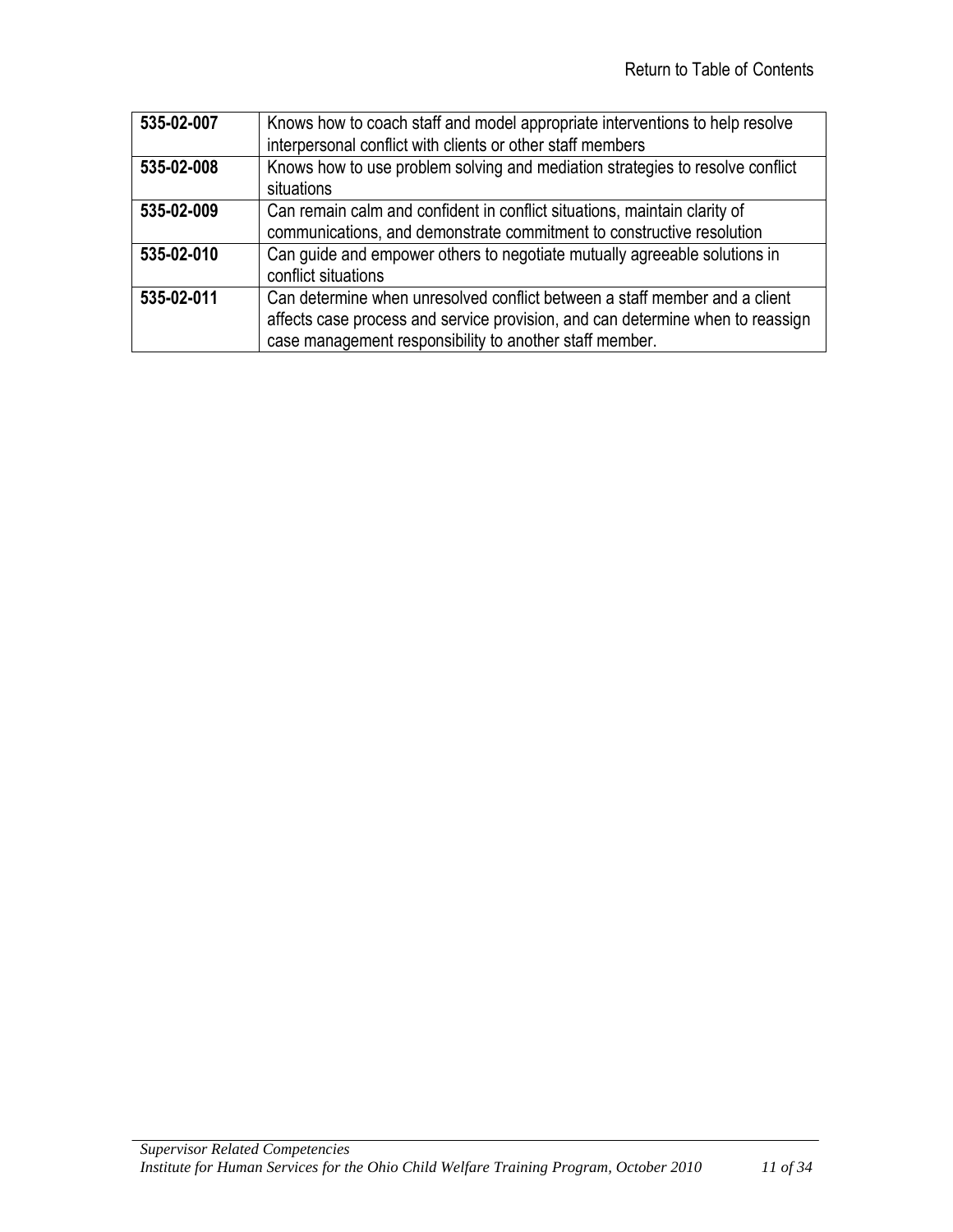# <span id="page-11-0"></span>**TOPIC: 536 PUBLIC INFORMATION AND COMMUNITY RELATIONS**

#### **Skill Sets**

**536-01:** Ability to enhance understanding of the agency and its mission and generate community support for agency programs and services

<span id="page-11-1"></span>

| Skill Set 536-01: Ability to enhance understanding of the agency and its mission and<br>generate community support for agency programs and services |                                                                                                                                                                                                                                      |
|-----------------------------------------------------------------------------------------------------------------------------------------------------|--------------------------------------------------------------------------------------------------------------------------------------------------------------------------------------------------------------------------------------|
| Comp. No.                                                                                                                                           | <b>Competency Description</b>                                                                                                                                                                                                        |
| 536-01-001                                                                                                                                          | Knows the value of regular and open communication with staff, stakeholders,<br>and community members about the agency's mission, programs, services, and<br>outcomes                                                                 |
| 536-01-002                                                                                                                                          | Knows legal requirements and ethical issues related to confidentiality, what<br>information may be shared with whom, and the appropriate use of release of<br>information forms.                                                     |
| 536-01-003                                                                                                                                          | Knows policies and procedures governing access to family and caregiver case<br>information                                                                                                                                           |
| 536-01-004                                                                                                                                          | Understands the challenges in balancing transparency and confidentiality when<br>communicating with the public or the media about agency operations, issues or<br>individual cases.                                                  |
| 536-01-005                                                                                                                                          | Knows how to prepare and use annual reports, newsletters, brochures, and<br>other printed materials to educate the public and to build interest and agency<br>support.                                                               |
| 536-01-006                                                                                                                                          | Knows strategies to obtain and use community input and guidance to improve<br>existing agency operations and services or to develop new ones.                                                                                        |
| 536-01-007                                                                                                                                          | Knows strategies to engage and educate local radio, television, and print media<br>about agency programs, services, needs, and general child welfare issues                                                                          |
| 536-01-008                                                                                                                                          | Knows how to protect the privacy of children and families when participating in<br>federal, state or university research projects                                                                                                    |
| 536-01-009                                                                                                                                          | Knows how to design and implement campaigns using print. television, radio,<br>and electronic media for foster and adoptive family recruitment, to promote<br>passage of local tax levies, and for other public relations purposes.  |
| 536-01-010                                                                                                                                          | Can implement a coordinated agency public relations strategy to increases the<br>agency's public value, to respond quickly to public concerns, to increase<br>agency visibility, and to use the media to the agency's best advantage |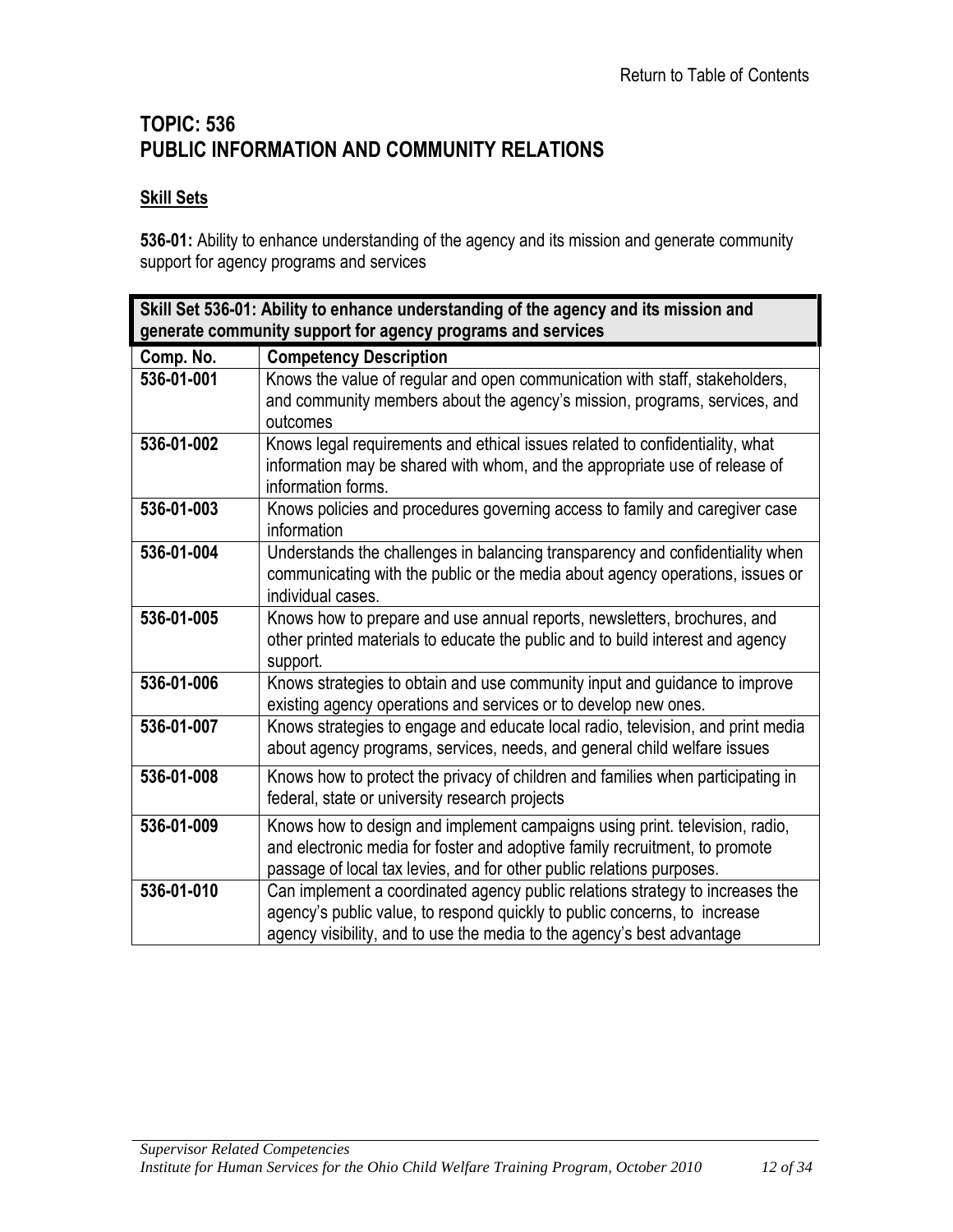# <span id="page-12-0"></span>**TOPIC: 537 TIME AND STRESS MANAGEMENT FOR SUPERVISORS/MANAGERS**

#### **Skill Sets**

**537-01:** Ability to organize work assignment, work flow, and manage work time and priorities so that assigned tasks are completed within required timeframes, and to identify and reduce workrelated stress

<span id="page-12-1"></span>

| Skill Set 537-01: Ability to organize work assignment, work flow, and manage work time and<br>priorities so that assigned tasks are completed within required timeframes, and to identify |                                                                                    |
|-------------------------------------------------------------------------------------------------------------------------------------------------------------------------------------------|------------------------------------------------------------------------------------|
| and reduce work-related stress                                                                                                                                                            |                                                                                    |
| Comp. No.                                                                                                                                                                                 | <b>Competency Description</b>                                                      |
| 537-01-001                                                                                                                                                                                | Knows the fundamental principles of time management and the potential work-        |
|                                                                                                                                                                                           | related and personal consequences if time is not well managed                      |
| 537-01-002                                                                                                                                                                                | Knows how working in the child welfare profession can increase both job-related    |
|                                                                                                                                                                                           | and personal stress                                                                |
| 537-01-003                                                                                                                                                                                | Knows the importance of managing multiple priorities and organizing workloads      |
|                                                                                                                                                                                           | to increase both efficiency and effectiveness                                      |
| 537-01-004                                                                                                                                                                                | Understands the typical origins, dynamics, and indicators of work-related stress   |
|                                                                                                                                                                                           | in child welfare and the potential consequences of excessive stress.               |
| 537-01-005                                                                                                                                                                                | Understands the ways that disorganization and poor time management can             |
|                                                                                                                                                                                           | increase work-related distress                                                     |
| 537-01-006                                                                                                                                                                                | Understands how a supervisor's actions (or inaction) can undermine workers'        |
|                                                                                                                                                                                           | ability to manage their time and can increase their psychological distress         |
| 537-01-007                                                                                                                                                                                | Understands how case assignment and caseload management systems can                |
|                                                                                                                                                                                           | promote equivalence in work load among members of the unit                         |
| 537-01-008                                                                                                                                                                                | Knows supervisory strategies to help staff organize their work loads and manage    |
|                                                                                                                                                                                           | their time when faced with competing or rapidly shifting priorities                |
| 537-01-009                                                                                                                                                                                | Knows how to assess work responsibilities and activities to determine the relative |
|                                                                                                                                                                                           | importance and urgency of each                                                     |
| 537-01-010                                                                                                                                                                                | Knows supportive supervisory activities to reduce work-related stress and help to  |
|                                                                                                                                                                                           | prevent burnout                                                                    |
| 537-01-011                                                                                                                                                                                | Can identify and access agency and community resources to help staff manage        |
|                                                                                                                                                                                           | both personal and work-related stress and its physical and mental health           |
|                                                                                                                                                                                           | consequences.                                                                      |
| 537-01-012                                                                                                                                                                                | Can plan, organize, and manage multiple priorities, and perform activities in a    |
|                                                                                                                                                                                           | way that makes best use of resources and time                                      |
| 537-01-013                                                                                                                                                                                | Can determine when personal or work-related stress is affecting a supervisor's or  |
|                                                                                                                                                                                           | worker's ability to adequately perform assigned job tasks.                         |
| 537-01-014                                                                                                                                                                                | Can develop and implement plans to improve time and workload management            |
|                                                                                                                                                                                           | for oneself and for workers.                                                       |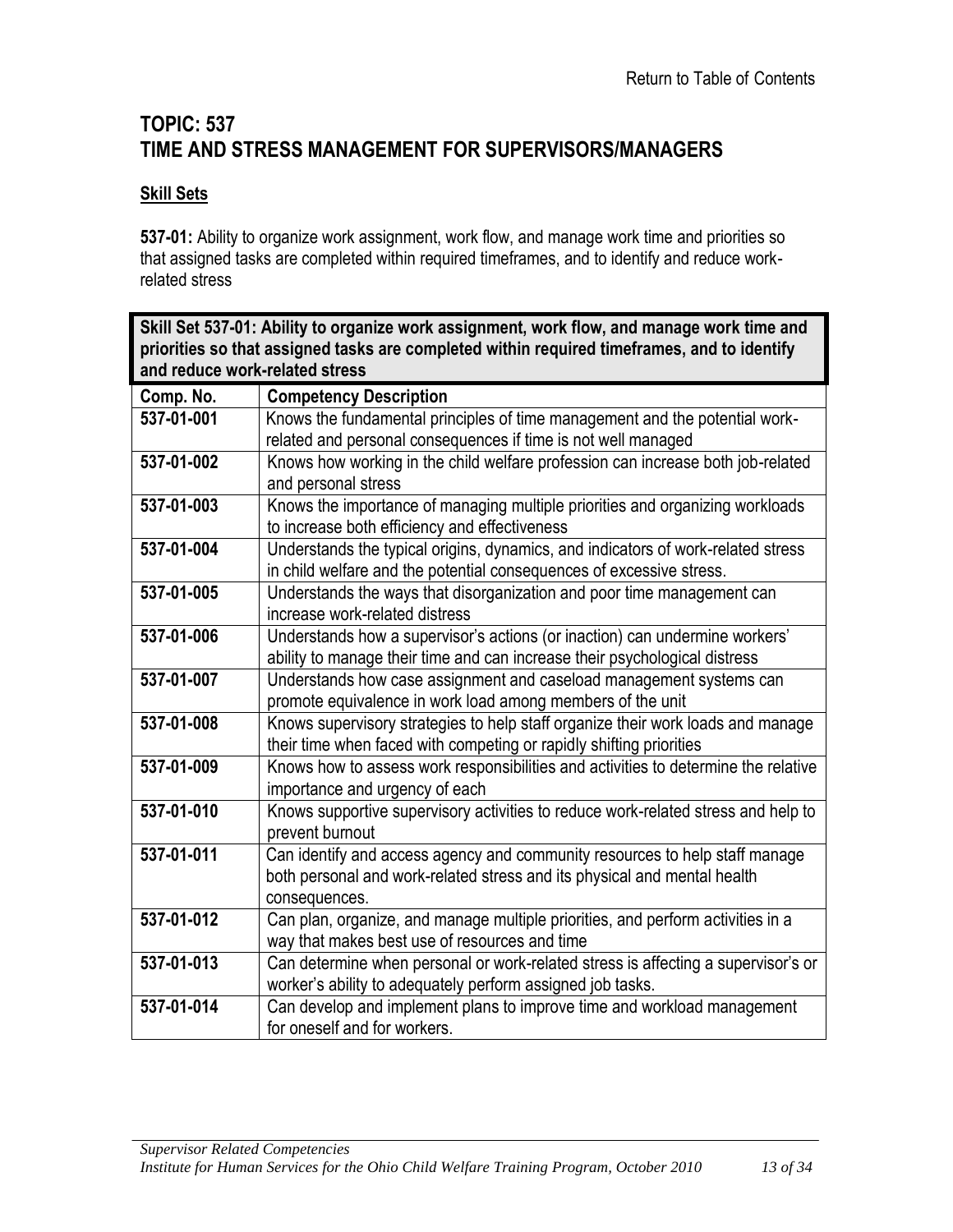### <span id="page-13-0"></span>**TOPIC: 538 TEAM DEVELOPMENT AND FACILITATION**

#### **Skill Sets**

**538-01:** Ability to lead or participate on agency and community planning groups and work teams

<span id="page-13-1"></span>

| Skill Set 538-01: Ability to lead or participate on agency and community planning groups and |                                                                                                                                    |
|----------------------------------------------------------------------------------------------|------------------------------------------------------------------------------------------------------------------------------------|
| work teams                                                                                   |                                                                                                                                    |
| Comp. No.                                                                                    | <b>Competency Description</b>                                                                                                      |
| 538-01-001                                                                                   | Knows the purpose, process and activities of different types of work groups and                                                    |
|                                                                                              | formal teams                                                                                                                       |
| 538-01-002                                                                                   | Knows criteria to determine whether a team is necessary to accomplish a task,                                                      |
|                                                                                              | and the type of team that is best suited                                                                                           |
| 538-01-003                                                                                   | Knows the phases of group development and how these affect team                                                                    |
|                                                                                              | development and functioning                                                                                                        |
| 538-01-004                                                                                   | Knows the stages in the development of teams and the characteristics of mature,                                                    |
|                                                                                              | collaborative decision-making teams                                                                                                |
| 538-01-005                                                                                   | Understands the nature of the characteristics of effective teams, including clarity                                                |
|                                                                                              | of mission, shared identity, common goals, team accountability for outcomes,                                                       |
|                                                                                              | interdependence, and collaborative decision making                                                                                 |
| 538-01-006                                                                                   | Understands the value of formal teams in promoting continuous quality                                                              |
|                                                                                              | improvement                                                                                                                        |
| 538-01-007                                                                                   | Understands how a diverse membership can enhance team productivity by                                                              |
|                                                                                              | contributing different knowledge, perspectives, and experience                                                                     |
| 538-01-008                                                                                   | Understands the organizational and interpersonal barriers that may interfere with                                                  |
|                                                                                              | team development and functioning                                                                                                   |
| 538-01-009                                                                                   | Understands how differences in team members' communication and work styles                                                         |
|                                                                                              | can affect team member interactions, perceptions, and team performance                                                             |
| 538-01-010                                                                                   | Knows strategies to identify and address situational and relationship problems                                                     |
|                                                                                              | that can inhibit team development and performance                                                                                  |
| 538-01-011                                                                                   | Knows facilitation strategies to help task groups evolve into functional teams by                                                  |
|                                                                                              | enhancing group strengths and addressing barriers and challenges                                                                   |
| 538-01-012                                                                                   | Knows how to apply team development strategies to intra-agency and inter-                                                          |
| 538-01-013                                                                                   | agency work groups.                                                                                                                |
|                                                                                              | Knows how to apply team development principles to help supervisees work                                                            |
| 538-01-014                                                                                   | together effectively on unit-level initiatives.                                                                                    |
|                                                                                              | Can determine the degree and type of guidance or support needed by each<br>individual on a team to help the team achieve its goals |
| 538-01-015                                                                                   | Can participate effectively both as a team leader and a team member                                                                |
| 538-01-016                                                                                   |                                                                                                                                    |
|                                                                                              | Can use team development strategies to promote joint decision-making, group                                                        |
|                                                                                              | cohesion, and collaboration to achieve mission-critical outcomes                                                                   |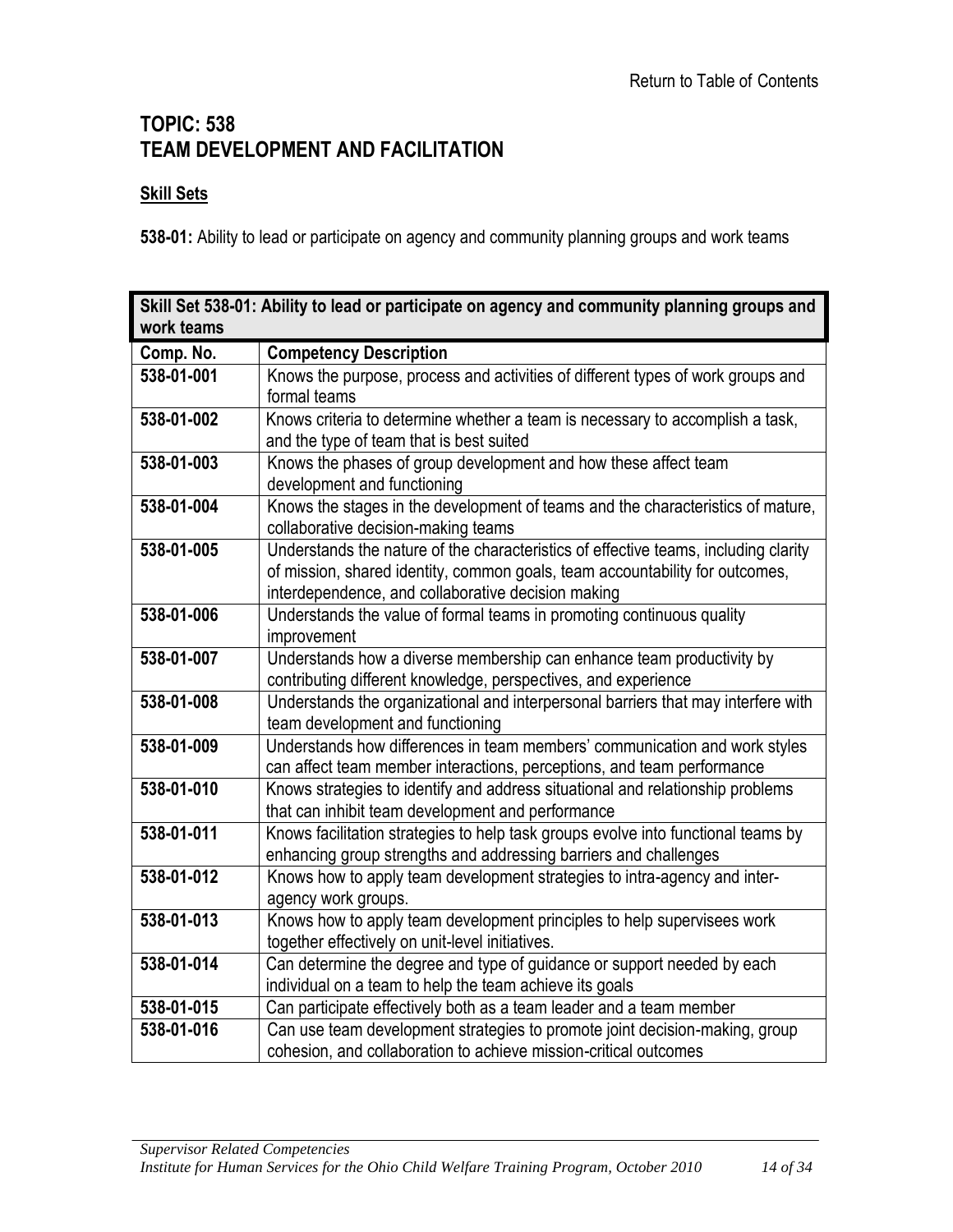# <span id="page-14-0"></span>**TOPIC: 539 BUDGETING AND FISCAL OPERATIONS**

#### **Skill Sets**

**539-01:** Ability to manage agency budget and fiscal operations to maximize revenue and monitor and control expenditures.

<span id="page-14-1"></span>

| Skill Set 539-01: Ability to manage agency budget and fiscal operations to maximize revenue |                                                                                                                    |
|---------------------------------------------------------------------------------------------|--------------------------------------------------------------------------------------------------------------------|
| and monitor and control expenditures.                                                       |                                                                                                                    |
| Comp. No.                                                                                   | <b>Competency Description</b>                                                                                      |
| 539-01-001                                                                                  | Knows fundamental principles of accounting and bookkeeping as they relate to                                       |
|                                                                                             | child welfare agency financing.                                                                                    |
| 539-01-002                                                                                  | Knows the primary federal, state, and local funding streams and sources                                            |
|                                                                                             | available to child welfare agencies                                                                                |
| 539-01-003                                                                                  | Understands the importance of devising funding strategies that are consistent                                      |
|                                                                                             | with and responsive to agency program needs                                                                        |
| 539-01-004                                                                                  | Knows how unit-level activities affect overall agency expenditures and                                             |
|                                                                                             | reimbursements.                                                                                                    |
| 539-01-005                                                                                  | Knows what information must be recorded and tracked by unit staff to maximize                                      |
|                                                                                             | income and reimbursement                                                                                           |
| 539-01-006                                                                                  | Understands joint agency funding strategies to support inter-agency projects and                                   |
|                                                                                             | programs.                                                                                                          |
| 539-01-007                                                                                  | Understands the supervisor's and staff's responsibilities in designing and                                         |
|                                                                                             | implementing community funding initiatives, such as tax levies                                                     |
| 539-01-008                                                                                  | Knows how to develop a budget document with projected allocations and                                              |
|                                                                                             | expenditures for a project or program                                                                              |
| 539-01-009                                                                                  | Knows how to manage a program area's budget cycle, including ongoing                                               |
|                                                                                             | assessment of needs, planning allocations, program implementation, monitoring<br>expenditures, and reconciliation. |
|                                                                                             |                                                                                                                    |
| 539-01-010                                                                                  | Knows how to locate and access potential federal, state, local, and private                                        |
|                                                                                             | funding sources to support agency projects and programs                                                            |
| 539-01-011                                                                                  | Knows how to prepare and submit the budget portion of funding proposals to                                         |
|                                                                                             | access foundation or other grant funds                                                                             |
|                                                                                             |                                                                                                                    |
| 539-01-012                                                                                  | Can plan, produce and monitor unit documentation needed to maximize agency                                         |
|                                                                                             | reimbursements and income                                                                                          |
| 539-01-013                                                                                  | Can participate with administrators in developing budgets for individual programs.                                 |
| 539-01-014                                                                                  | Can plan and prepare budgets for submission as part of funding proposals                                           |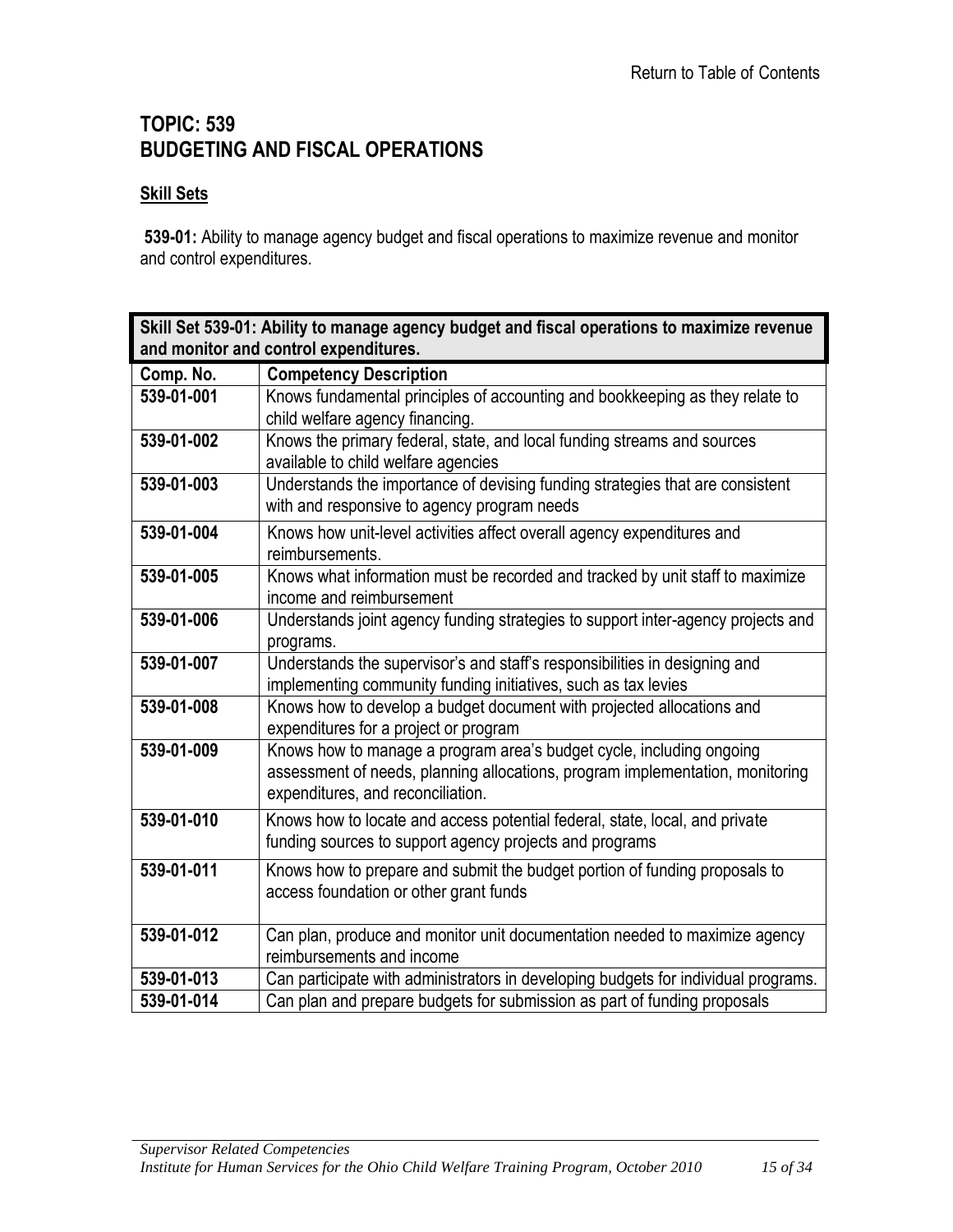### <span id="page-15-0"></span>**TOPIC: 540 HUMAN RESOURCE MANAGEMENT**

#### **Skill Sets**

**540-01:** Ability to use legal guidelines, agency protocols, and practice standards to manage human resource/personnel activities at the unit level

<span id="page-15-1"></span>

| Skill Set 540-01: Ability to use legal guidelines, agency protocols, and practice standards to |                                                                                                                                                                                                                                                                          |
|------------------------------------------------------------------------------------------------|--------------------------------------------------------------------------------------------------------------------------------------------------------------------------------------------------------------------------------------------------------------------------|
| manage human resource/personnel activities at the unit level                                   |                                                                                                                                                                                                                                                                          |
| Comp. No.                                                                                      | <b>Competency Description</b>                                                                                                                                                                                                                                            |
| 540-01-001                                                                                     | Knows federal and state laws and county/agency policies that regulate human<br>resource management, including confidentiality, Civil Service and Affirmative<br>Action requirements, Americans with Disabilities Act, and Family and Medical<br>Leave Act                |
| 540-01-002                                                                                     | Knows the basic provisions of the agency's union contracts and the benefits and<br>challenges of working with unions and bargaining units representing agency<br>staff.                                                                                                  |
| 540-01-003                                                                                     | Knows the unit supervisor's responsibilities to maintain personnel files for all staff<br>and what information must be documented                                                                                                                                        |
| 540-01-004                                                                                     | Knows the types and sources of information to be obtained about prospective<br>employees to inform hiring decisions                                                                                                                                                      |
| 540-01-005                                                                                     | Knows the range of behaviors that constitute sexual harassment and the<br>supervisor/manager's role in investigating sexual harassment allegations                                                                                                                       |
| 540-01-006                                                                                     | Understands how diversity issues can affect personnel management, and how<br>one's own values and beliefs can affect the administration of personnel policies<br>and actions                                                                                             |
| 540-01-007                                                                                     | Understands the agency's compensation policies and practices related to<br>promotions, overtime, vacation/sick leave, unemployment, and workers'<br>compensation                                                                                                         |
| 540-01-008                                                                                     | Understands the attributes of applicants and work place conditions that promote<br>hiring and increase retention of qualified staff in the child welfare profession                                                                                                      |
| 540-01-009                                                                                     | Understands laws, policies, and the supervisor's role related to layoffs,<br>progressive discipline, grievance procedures, probation, and termination of<br>employment                                                                                                   |
| 540-01-010                                                                                     | Knows how to formulate job descriptions and performance standards for<br>positions in the unit, and how to determine prerequisite qualifications and abilities<br>needed for these jobs                                                                                  |
| $540 - 01 - 011$                                                                               | Knows how to conduct employment interviews and pre-hire activities to learn<br>about an applicant's skills and limitations, to provide a realistic perspective on the<br>job, and to enable applicants to make an informed decision about employment<br>with the agency. |
| 540-01-012                                                                                     | Knows how to use ongoing supervision and professional development activities<br>to increase retention of unit staff                                                                                                                                                      |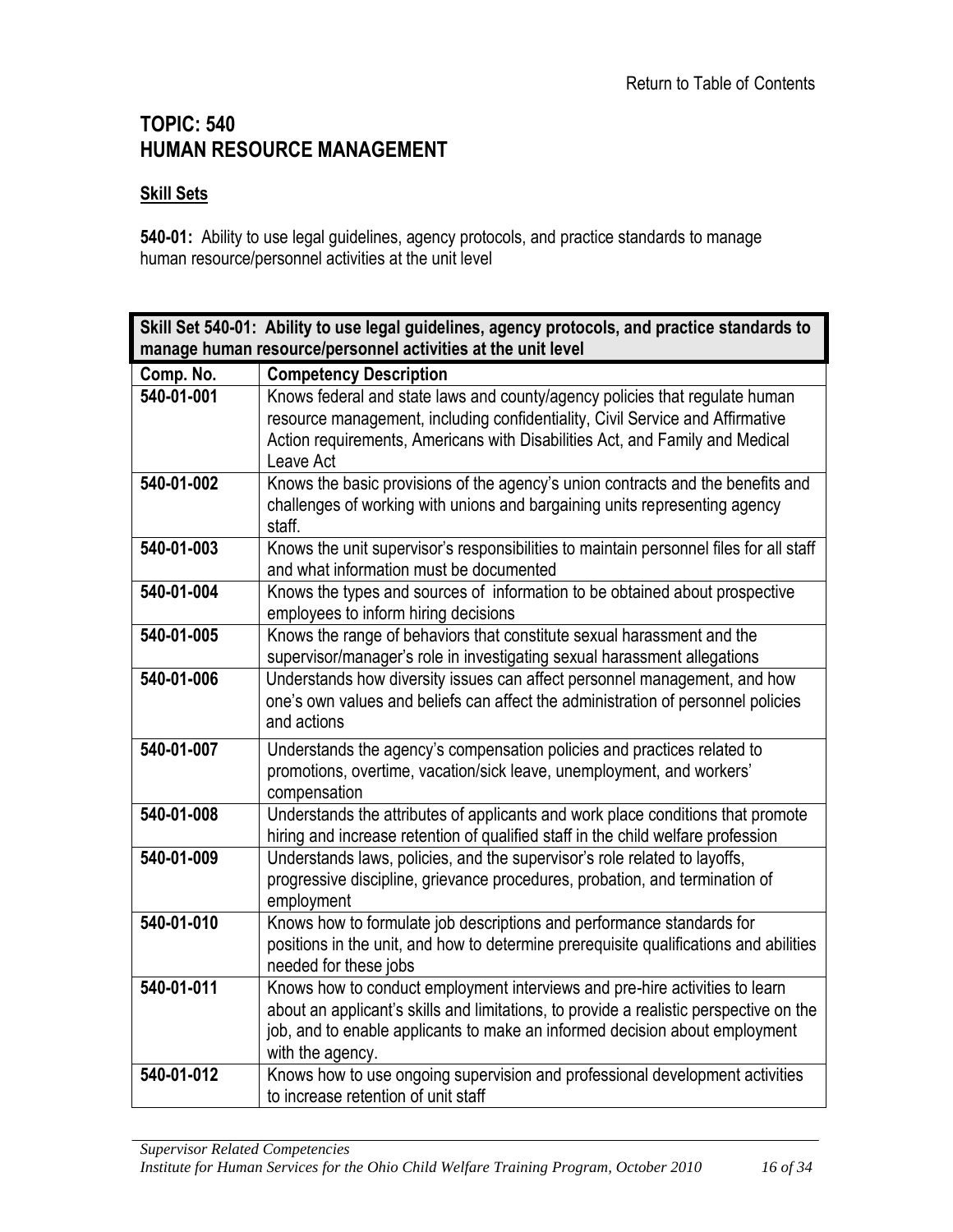| 540-01-013 | Can participate developing and reviewing agency and unit-level personnel   |
|------------|----------------------------------------------------------------------------|
|            | policies and procedures                                                    |
| 540-01-014 | Can administer legal and agency human resources and personnel requirements |
|            | with unit or department staff,                                             |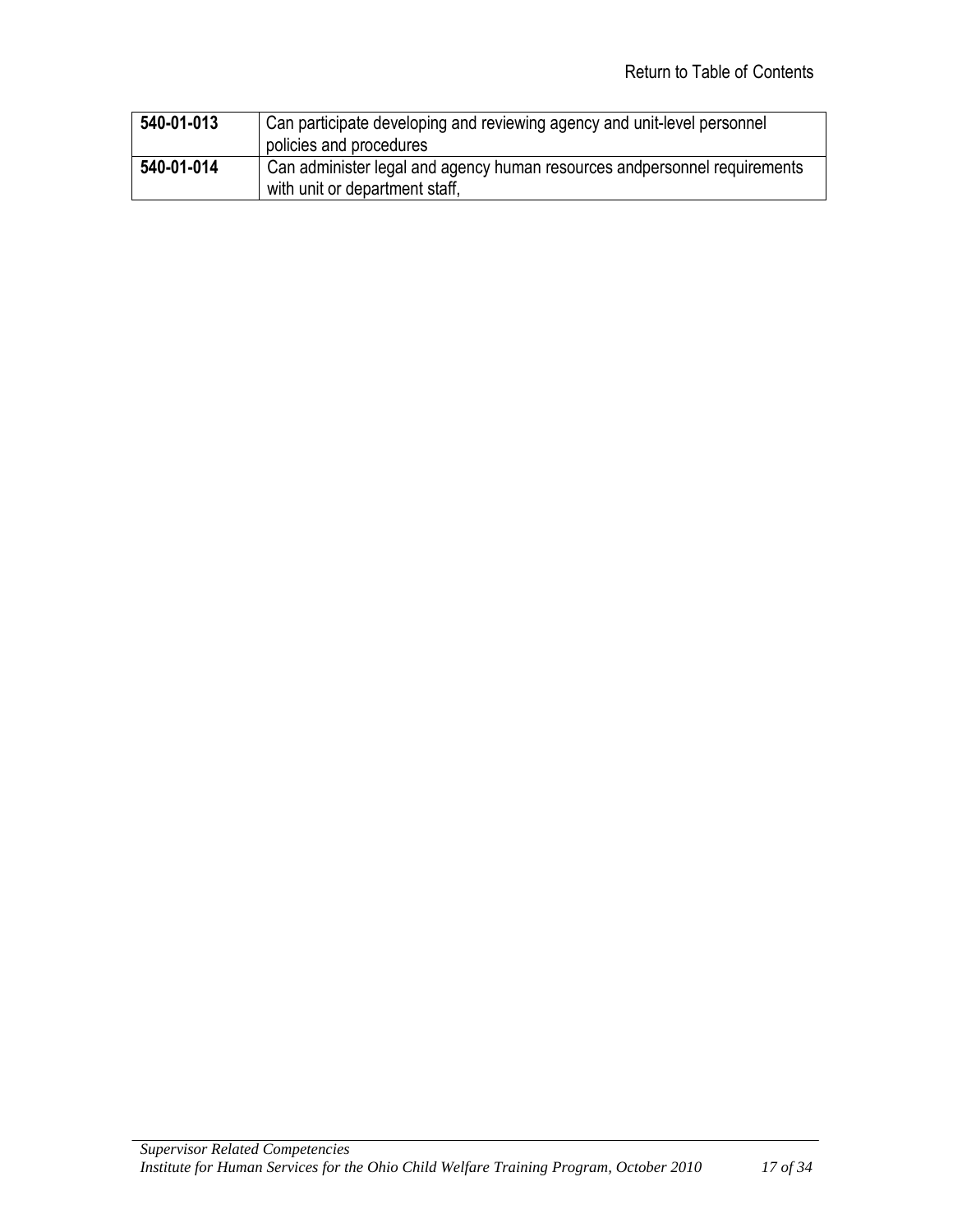### <span id="page-17-0"></span>**TOPIC: 541 SUPERVISING CHALLENGING EMPLOYEES**

#### **Skill Sets**

**541-01:** Ability to deal constructively with worker dissatisfaction, challenging behaviors, non-or poor performance of assigned responsibilities, defensiveness, and resistance to change

<span id="page-17-1"></span>

| Skill Set 541-01: Ability to deal constructively with worker dissatisfaction, challenging<br>behaviors, non- or poor performance of assigned responsibilities, defensiveness, and |                                                                                                                                                                                                                                          |
|-----------------------------------------------------------------------------------------------------------------------------------------------------------------------------------|------------------------------------------------------------------------------------------------------------------------------------------------------------------------------------------------------------------------------------------|
| resistance to change                                                                                                                                                              |                                                                                                                                                                                                                                          |
| Comp. No.                                                                                                                                                                         | <b>Competency Description</b>                                                                                                                                                                                                            |
| 541-01-001                                                                                                                                                                        | Knows the importance of clearly articulating job expectations and observable<br>measures/indicators of job performance to staff                                                                                                          |
| 541-01-002                                                                                                                                                                        | Knows the personal, interpersonal, and organizational factors that can interfere<br>with an employee's capacity to perform job functions within agency expectations                                                                      |
| 541-01-003                                                                                                                                                                        | Understands how a supervisor's frustration or anger toward staff members with<br>chronic problem behaviors or unsatisfactory job performance can interfere with<br>constructive action to assess and resolve problem areas.              |
| 541-01-004                                                                                                                                                                        | Understands how differences in perspective, communication styles, or work<br>styles may create conflict or contribute to a perception that an employee is<br>uncooperative or difficult                                                  |
| 541-01-005                                                                                                                                                                        | Understands the personal, family, and unit level factors that may interfere with an<br>individual's job performance or contribute to challenging behaviors.                                                                              |
| 541-01-006                                                                                                                                                                        | Understands the work place dynamics and work environments that can<br>contribute to job dissatisfaction and failure to meet performance expectations                                                                                     |
| 541-01-007                                                                                                                                                                        | Understands the nature of resistance, its emotional and behavioral indicators,<br>and the importance of accurately identifying the factors contributing to it.                                                                           |
| 541-01-008                                                                                                                                                                        | Understands how personal conflict between a supervisor and an employee can<br>block communication and prevent reaching solutions to job-related problems                                                                                 |
| 541-01-009                                                                                                                                                                        | Understands how feelings of embarrassment, anxiety, lack of confidence, and<br>frustration can be expressed in oppositional or resistive behavior.                                                                                       |
| 541-01-010                                                                                                                                                                        | Knows how to determine when a staff member's verbal hostility may be<br>escalating to create a safety threat, and knows strategies to deal with a<br>potentially dangerous situation.                                                    |
| 541-01-011                                                                                                                                                                        | Knows how to use strengths-based supervisory strategies to engage a staff<br>member with challenging behaviors to participate in assessing and resolving<br>performance problems                                                         |
| 541-01-012                                                                                                                                                                        | Knows how to implement progressive disciplinary action and use it as a<br>motivator to encourage constructive dialogue to improve work performance                                                                                       |
| 541-01-013                                                                                                                                                                        | Can identify factors contributing to challenging behavior and design strategies to<br>address these factors.                                                                                                                             |
| 541-01-014                                                                                                                                                                        | Can identify when intervention from Human Resources staff, Employee<br>Assistance Programs, or agency administration are required, or when referral of<br>a staff member to mental health or substance abuse professionals is warranted. |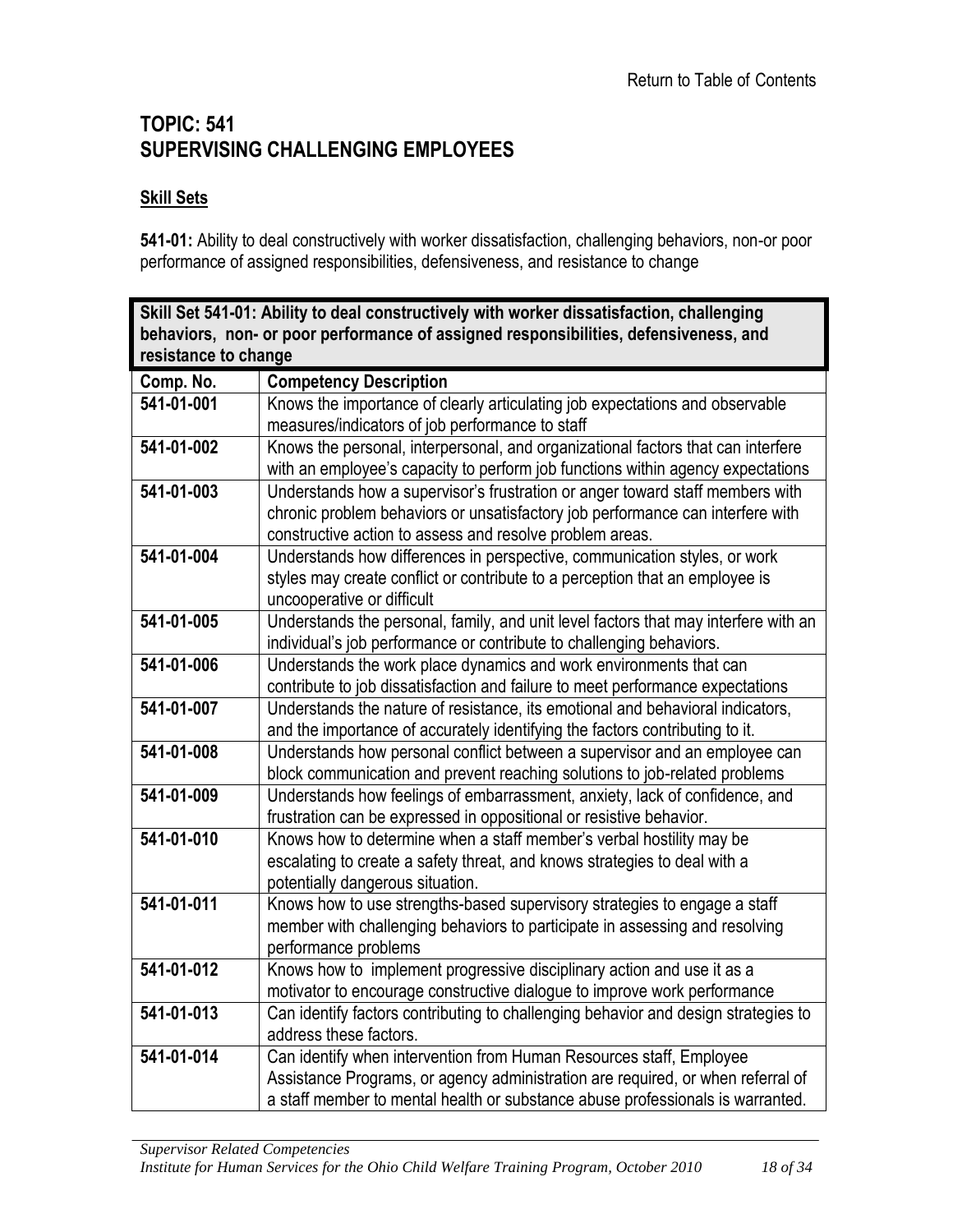| 541-01-015 | Can determine when termination of employment is necessary and can follow |
|------------|--------------------------------------------------------------------------|
|            | agency personnel procedures to do so.                                    |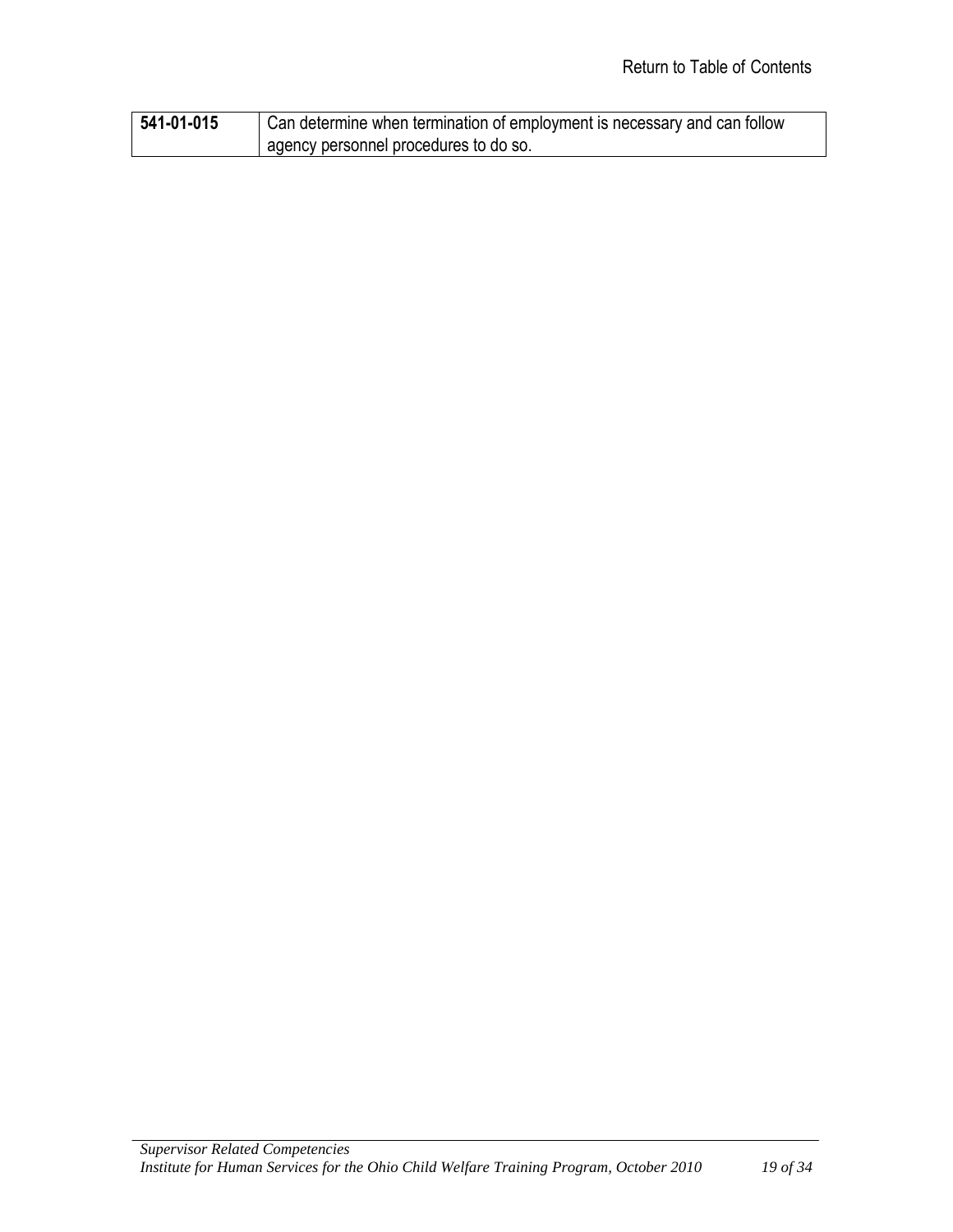## <span id="page-19-0"></span>**TOPIC: 542 MANAGEMENT OF CHANGE**

#### **Skill Sets**

**542-01:** Ability to plan, lead, and strategically manage both desired and unexpected changes to minimize disruption and increase the likelihood of positive outcomes.

<span id="page-19-1"></span>

| Skill Set 542-01: Ability to plan, lead, and strategically manage both desired and unexpected                                                                    |  |
|------------------------------------------------------------------------------------------------------------------------------------------------------------------|--|
| changes to minimize disruption and increase the likelihood of positive outcomes.                                                                                 |  |
| <b>Competency Description</b>                                                                                                                                    |  |
| Knows the importance of proactive planning, effective leadership, and                                                                                            |  |
| management support to the success of any change initiative                                                                                                       |  |
| Knows the sequence of steps that must be implemented if desired changes are                                                                                      |  |
| to be fully integrated in the organization                                                                                                                       |  |
| Knows a variety of change management models and their use in designing and                                                                                       |  |
| managing change initiatives                                                                                                                                      |  |
| Understands the personal, interpersonal, and organizational dynamics of change                                                                                   |  |
| in an organization, and how these can affect a change process                                                                                                    |  |
| Understands how poorly managed change can contribute to de-evolution and                                                                                         |  |
| destabilization in an organization                                                                                                                               |  |
| Understands the destructive impact of excessive, overly rapid, or continual                                                                                      |  |
| change on people's coping capacity and their motivation to remain involved in                                                                                    |  |
| even well-intended change processes                                                                                                                              |  |
| Understands the actions of managers and leaders that can enhance and support                                                                                     |  |
| constructive change, and actions that can undermine and impede it                                                                                                |  |
| Knows strategies to respond quickly and constructively to the unintended                                                                                         |  |
| consequences of any change initiative.                                                                                                                           |  |
| Knows how to evaluate the pre-change environment to identify supports and                                                                                        |  |
| barriers, and use this information to design change management strategies                                                                                        |  |
| Knows how to assess the readiness, capacity, and comfort of all involved                                                                                         |  |
| stakeholders and agency personnel.                                                                                                                               |  |
| Knows strategies to introduce and structure a plan for change that creates the                                                                                   |  |
| least amount of disruption in the organization                                                                                                                   |  |
| Knows proactive communication strategies to inform staff and stakeholders about                                                                                  |  |
| intended outcomes of an initiative and their respective roles in implementing it<br>Knows how to evaluate the effectiveness of the change process and modify the |  |
| plans as needed                                                                                                                                                  |  |
| Can select and implement the most appropriate change management strategies                                                                                       |  |
| to accomplish the intended outcomes of a change initiative                                                                                                       |  |
| Can recognize the effects of unanticipated consequences and can provide                                                                                          |  |
| leadership to prevent these from undermining the change effort                                                                                                   |  |
| Can identify and address morale and performance problems that are a direct                                                                                       |  |
| result of change processes.                                                                                                                                      |  |
|                                                                                                                                                                  |  |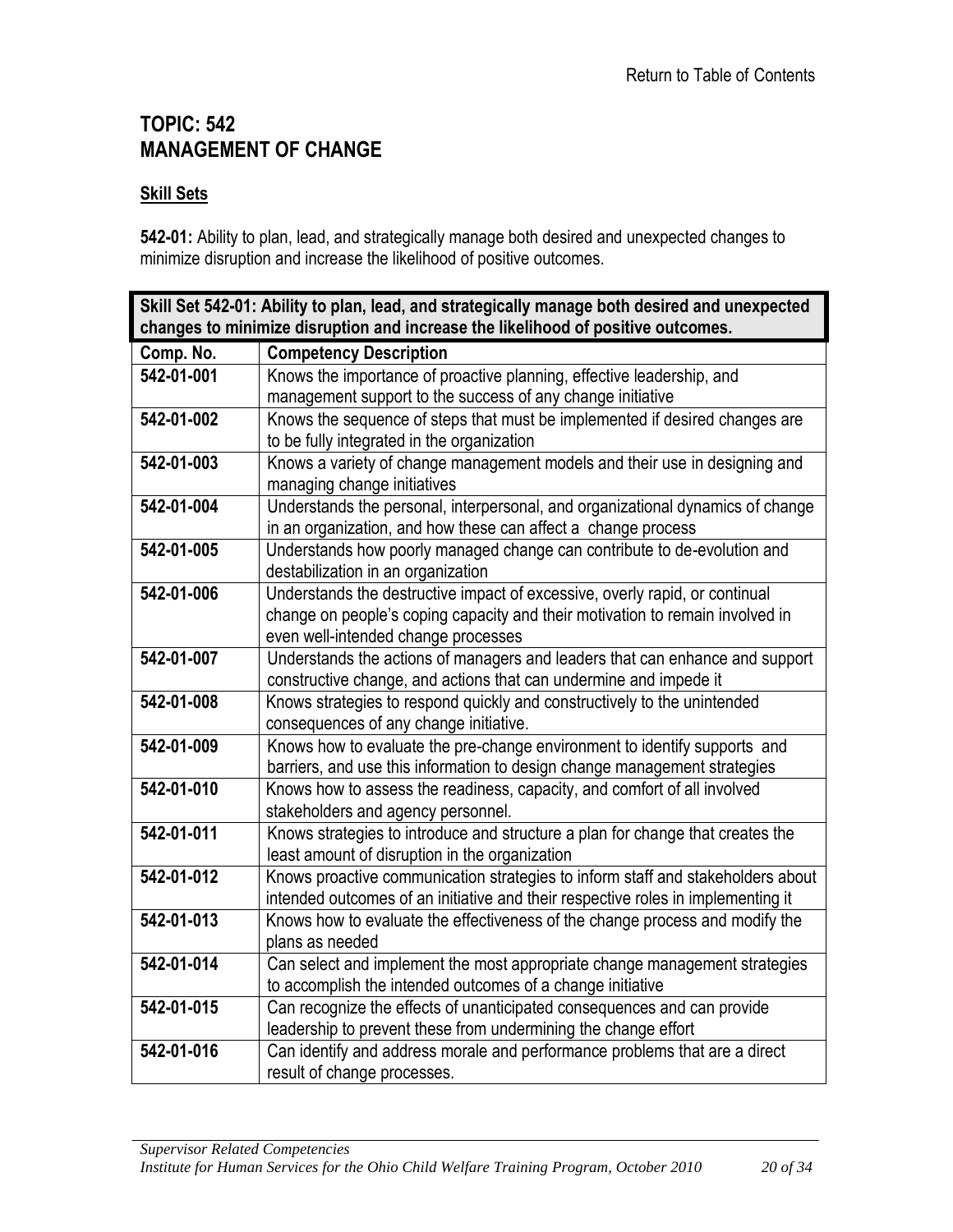# <span id="page-20-0"></span>**TOPIC: 543 CULTURE AND DIVERSITY**

#### **Skill Sets**

**543-01:** Ability to relate with sensitivity and understanding to people from diverse backgrounds.

**543-02:** Ability to promote culturally competent casework services to children and families from diverse cultural backgrounds.

**543-03:** Ability to help the agency address the unique needs of families who are refugees or immigrants.

<span id="page-20-1"></span>

| backgrounds. | Skill Set 543-01: Ability to relate with sensitivity and understanding to people from diverse                                                                                |
|--------------|------------------------------------------------------------------------------------------------------------------------------------------------------------------------------|
| Comp. No.    | <b>Competency Description</b>                                                                                                                                                |
| 543-01-001   | Knows how a person's cultural background, values, beliefs, social groups, and<br>life experiences can influence their relationships with people from diverse<br>backgrounds. |
| 543-01-002   | Knows the stages in the development of cultural competence and the factors that<br>support or undermine its development.                                                     |
| 543-01-003   | Understands the dynamics of ethnocentrism and how it can lead to<br>miscommunication, misjudgments, and conflict in cross-cultural relationships.                            |
| 543-01-004   | Understands the nature of stereotyping and how it can result in misjudgments<br>about other people's thoughts, feelings, motivations, and behaviors.                         |
| 543-01-005   | Understands the difference between values and codes of conduct and how<br>common fundamental values can be expressed in very different behaviors.                            |
| 543-01-006   | Understands how ethnocentrism, stereotyping, and lack of cultural knowledge<br>support bias, discrimination, and racism.                                                     |
| 543-01-007   | Understands the concept of cultural pluralism and how a pluralistic society can<br>benefit from the contributions of its diverse members.                                    |
| 543-01-008   | Understands the effects of racism, ageism, sexism, homophobia, and other<br>forms of discrimination on personal development and emotional health.                            |
| 543-01-009   | Knows how to use culturally relevant information in ways that do not promote<br>stereotyping.                                                                                |
| 543-01-010   | Knows how to use open-ended queries, active listening, and dialogue to promote<br>constructive discussion and mutual understanding, and to prevent conflict.                 |
| 543-01-011   | Knows how to locate accurate cultural information, use cultural consultants, and<br>access educational resources to strengthen one's own cultural competence.                |
| 543-01-012   | Can recognize one's own lack of cultural knowledge and areas of personal bias.                                                                                               |
| 542-01-013   | Can engage in relationships with peers, supervisees, and families from a variety<br>of diverse cultural, ethnic, and social backgrounds.                                     |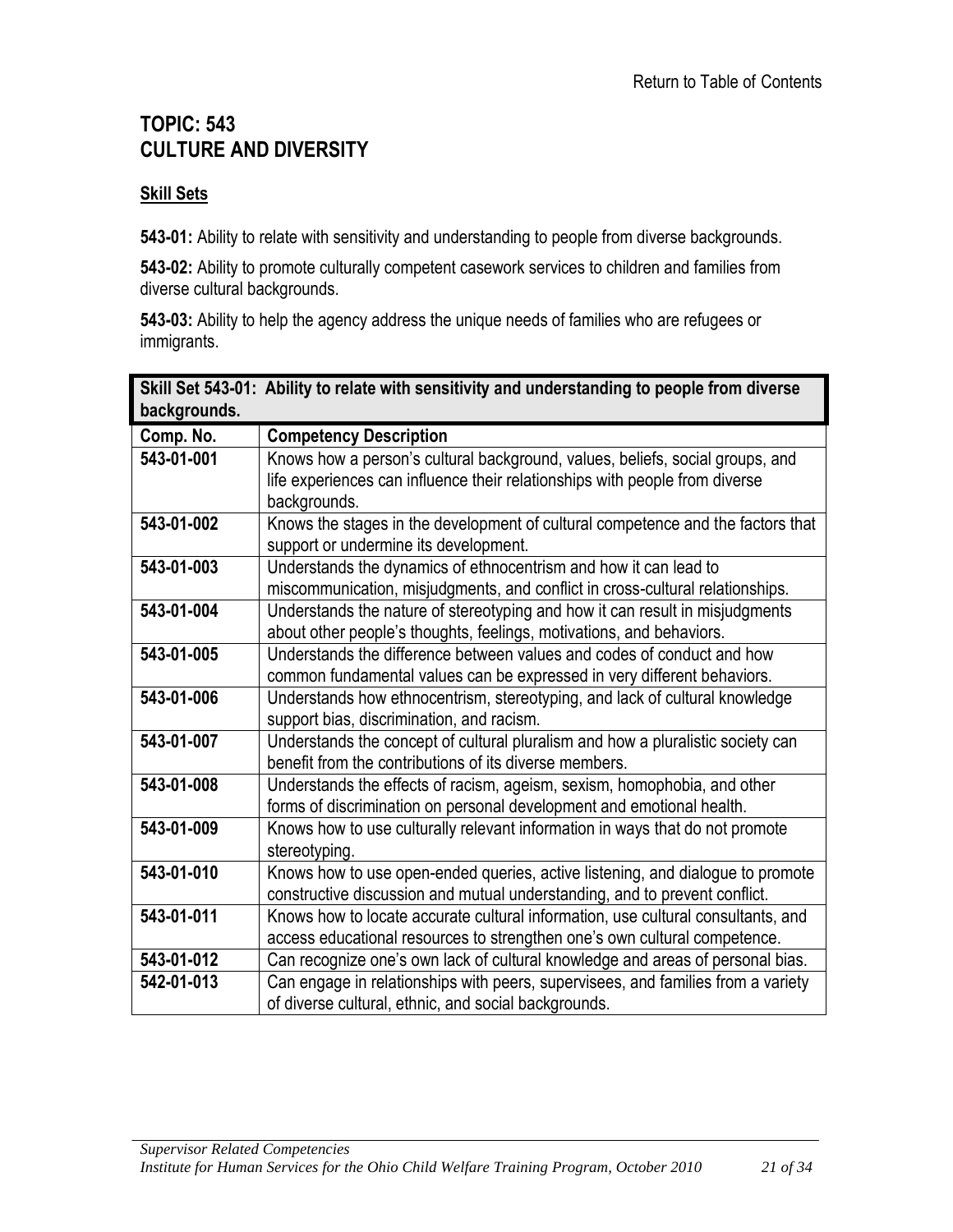<span id="page-21-0"></span>

| Skill Set 543-02: Ability to promote culturally competent casework services to children and |                                                                                    |
|---------------------------------------------------------------------------------------------|------------------------------------------------------------------------------------|
| families from diverse cultural backgrounds.                                                 |                                                                                    |
| Comp. No.                                                                                   | <b>Competency Description</b>                                                      |
| 543-02-001                                                                                  | Knows how a supervisor's lack of competence about culture and diversity can        |
|                                                                                             | interfere with the effectiveness of supervision of staff from diverse backgrounds. |
| 543-02-002                                                                                  | Knows how a supervisee's lack of competence about culture and diversity can        |
|                                                                                             | interfere with relationships with families and other professionals.                |
| 543-02-003                                                                                  | Understands how insensitive agency policies and practices can negatively affect    |
|                                                                                             | services to children and families.                                                 |
| 543-02-004                                                                                  | Understands how a family's legal status, experience with formal institutions and   |
|                                                                                             | prior experiences of discrimination may affect its willingness to accept help from |
|                                                                                             | child welfare and other agencies.                                                  |
| 543-02-005                                                                                  | Understands how families' perceptions of their needs and problems, coping          |
|                                                                                             | strategies, and approaches to problem resolution may be culturally based.          |
| 543-02-006                                                                                  | Understands the importance of assessing child abuse and neglect, including risk    |
|                                                                                             | and child safety, within the context of culturally-sanctioned parenting, child     |
|                                                                                             | rearing, and discipline practices.                                                 |
| 543-02-007                                                                                  | Knows how to help workers provide effective casework services when a family's      |
|                                                                                             | parenting practices are not consistent with agency and community standards.        |
| 543-02-008                                                                                  | Knows how to use training, coaching, individual supervision, and advocacy to       |
|                                                                                             | help agency personnel become more sensitive and responsive to families.            |
| 543-02-009                                                                                  | Knows how to help workers become more aware of diversity in their caseloads        |
|                                                                                             | and how cultural and other differences may affect their work.                      |
| 543-02-010                                                                                  | Knows how to use consultants to educate staff about diverse groups and to help     |
|                                                                                             | establish communication with members of these groups.                              |
| 543-02-011                                                                                  | Knows how to engage and work with community partner agencies to jointly            |
|                                                                                             | address the needs of families from diverse backgrounds.                            |
| 543-02-012                                                                                  | Can determine whether service providers offer relevant services for diverse        |
|                                                                                             | families and can help workers locate and access the most effective services in a   |
|                                                                                             | family's home community.                                                           |
| 543-02-013                                                                                  | Can create an open and safe environment in the unit for exploring and              |
|                                                                                             | discussing issues of culture and diversity.                                        |
| 543-02-014                                                                                  | Can develop educational plans with workers to increase their competence and        |
|                                                                                             | comfort working with diverse families.                                             |
| 543-02-015                                                                                  | Can identify when a lack of cultural competence is affecting a worker's direct     |
|                                                                                             | practice, and can teach and model culturally competent thinking and behavior.      |
| 543-02-016                                                                                  | Can coach workers to help families balance culturally-sanctioned parenting         |
|                                                                                             | practices within the requirements of law.                                          |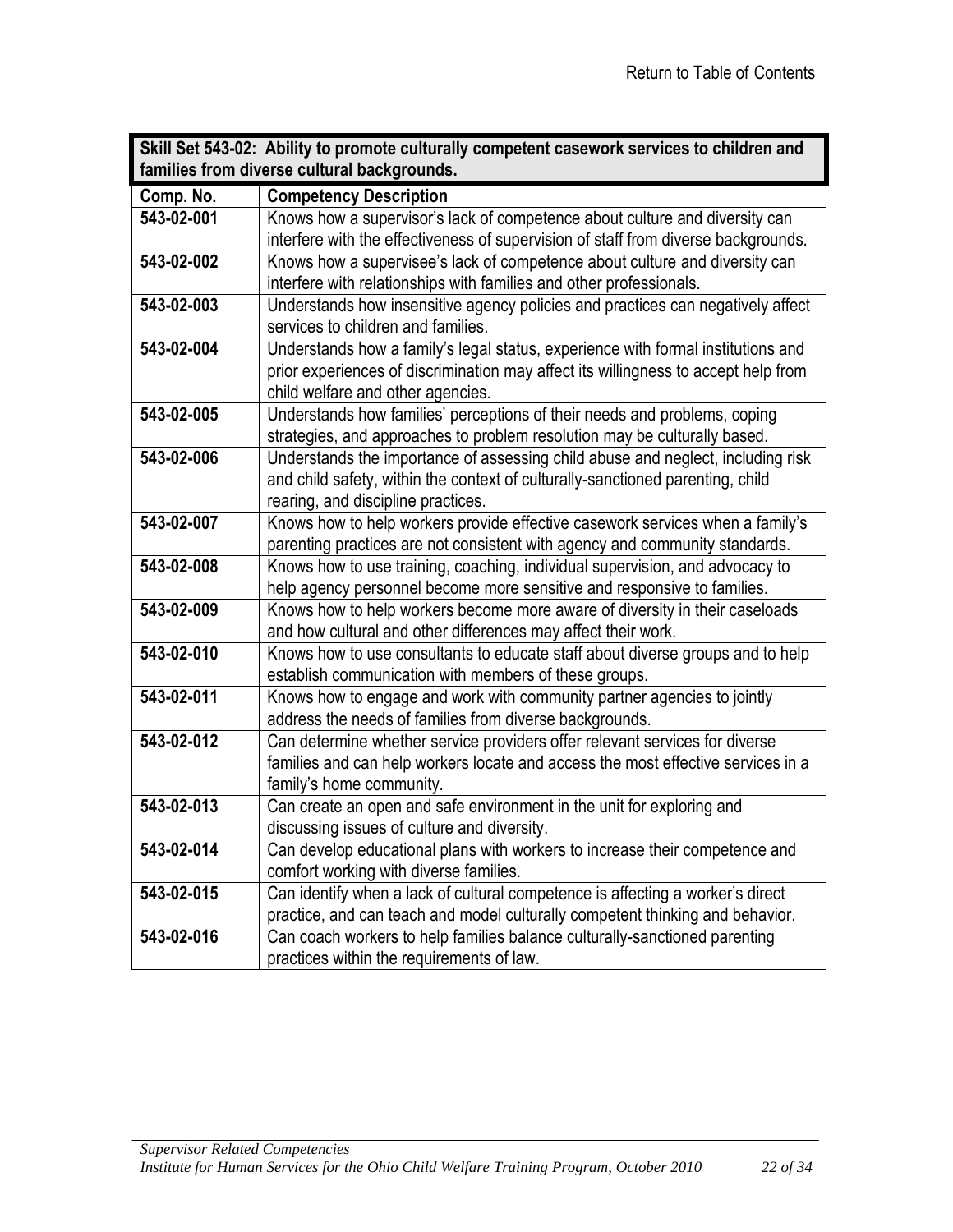<span id="page-22-0"></span>

| Skill Set 543-03: Ability to help the agency address the unique needs of families who are |                                                                                                                                                                                                       |
|-------------------------------------------------------------------------------------------|-------------------------------------------------------------------------------------------------------------------------------------------------------------------------------------------------------|
| refugees or immigrants.                                                                   |                                                                                                                                                                                                       |
| Comp. No.                                                                                 | <b>Competency Description</b>                                                                                                                                                                         |
| 543-03-001                                                                                | Knows the financial, legal, and social challenges faced by immigrant and refugee<br>families living in the United States.                                                                             |
| 543-03-002                                                                                | Understands how a family's history of oppression and trauma in their home<br>country, dislocation, and emigration may affect their coping capacity, parenting<br>behaviors, and emotional health.     |
| 543-03-003                                                                                | Understands how a family's reliance on people and support networks from their<br>own ethnic or cultural communities may affect their involvement with the child<br>welfare and other formal agencies. |
| 543-03-004                                                                                | Understands how a family's adherence to traditional values, beliefs, and<br>traditions may complicate family assessments, case planning, and service<br>delivery.                                     |
| 543-03-005                                                                                | Understands the challenges in communicating with families whose first language<br>is not English.                                                                                                     |
| 543-03-006                                                                                | Knows how to help caseworkers identify and involve members of a family's<br>network and community to partner in addressing and resolving a family's<br>problems.                                      |
| 543-03-007                                                                                | Knows how to identify and involve qualified interpreters to enable accurate and<br>more open communication with families who do not speak fluent English.                                             |
| 543-03-008                                                                                | Can work with agency administrators to develop formal partnerships with<br>culturally-based community networks and service providers on behalf of families<br>and children.                           |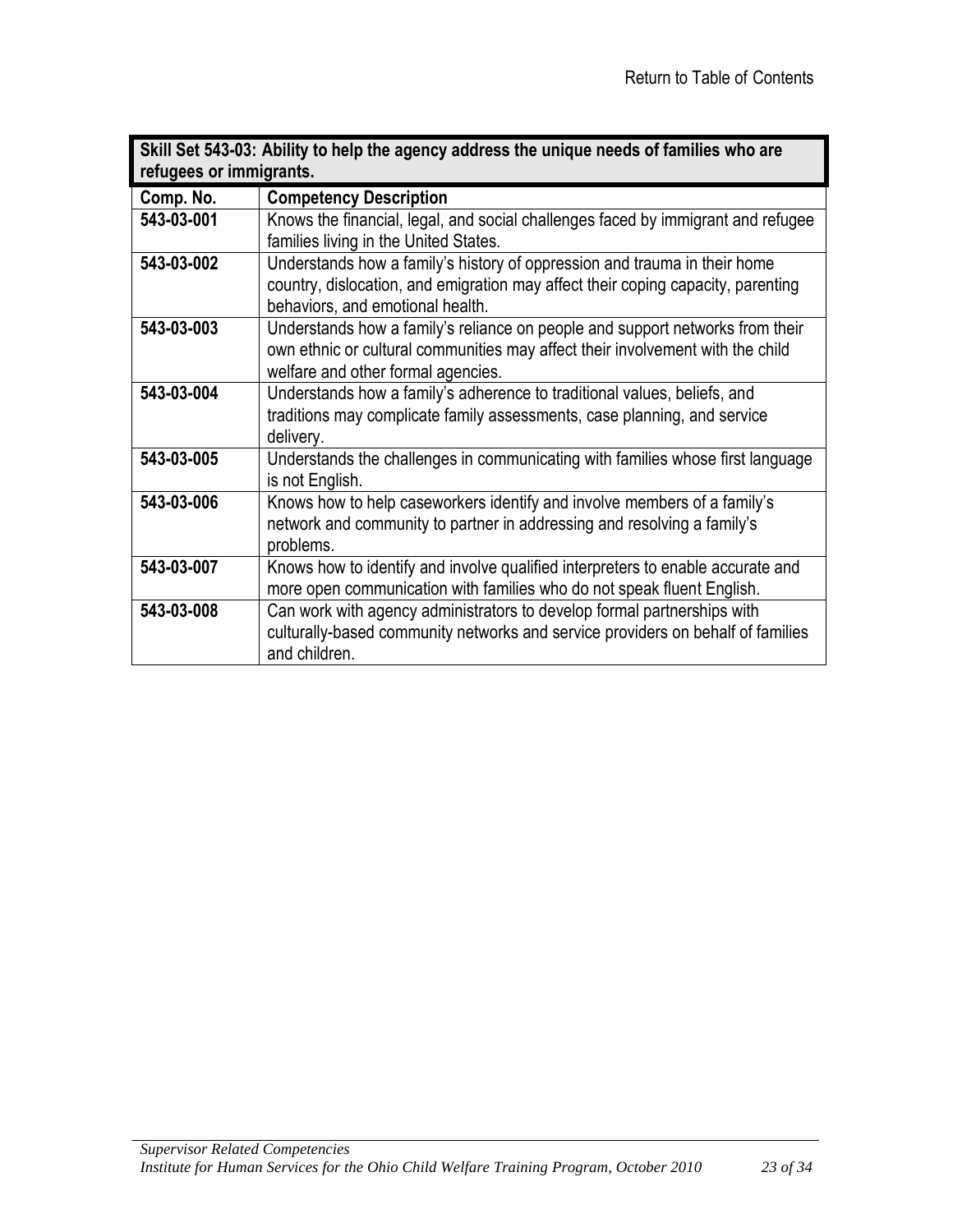# <span id="page-23-0"></span>**TOPIC: 544 COACHING FOR TRANSFER OF LEARNING AND SKILL DEVELOPMENT**

#### **Skill Sets**

**544-01:** Ability to promote transfer of learning and skill development through the use of feedback, coaching, and other educational supervision strategies.

<span id="page-23-1"></span>

|            | Skill Set 544-01: Ability to promote transfer of learning and skill development through the                                      |
|------------|----------------------------------------------------------------------------------------------------------------------------------|
|            | use of feedback, coaching, and other educational supervision strategies.                                                         |
| Comp. No.  | <b>Competency Description</b>                                                                                                    |
| 544-01-001 | Knows the importance of ongoing educational supervision to sustain professional                                                  |
|            | growth and development                                                                                                           |
| 544-01-002 | Knows the purpose, preferred uses, benefits, and limitations of educational                                                      |
|            | supervision strategies including constructive feedback, coaching, on-the-job                                                     |
|            | training, and skill building                                                                                                     |
| 544-01-003 | Knows the importance of creating a supportive learning environment that values                                                   |
|            | and supports mastery of new knowledge and skills, and that promotes transfer of                                                  |
|            | learning from formal training to the job.                                                                                        |
| 544-01-004 | Knows the concepts and principles of adult learning theory and how these apply                                                   |
| 544-01-005 | to on-the-job training, coaching, and transfer of learning                                                                       |
|            | Knows the importance of engaging staff in assessing their own learning needs<br>and choosing learning activities to address them |
| 544-01-006 | Knows the typical stages in the acquisition and mastery of knowledge and skills                                                  |
|            | and the most appropriate supervisory and educational strategies for each stage                                                   |
|            | of development                                                                                                                   |
| 544-01-007 | Understands key differences in individual learning styles and preferences, how                                                   |
|            | these may affect the learner-coach relationship, and how learning activities can                                                 |
|            | be modified to accommodate differences in learning styles                                                                        |
| 544-01-008 | Understands how organizational factors can undermine both learning and job                                                       |
|            | performance and how to differentiate learning needs from non-training barriers to                                                |
|            | performance                                                                                                                      |
| 544-01-009 | Knows how to evaluate and identify staff's preferred learning styles.                                                            |
| 544-01-010 | Knows a variety of on-the-job training strategies and how to select appropriate                                                  |
|            | strategies based on the needs, skill level, and learning style of individual staff                                               |
| 544-01-011 | Knows strategies to evaluate and select the most effective coaches for individual                                                |
|            | learners                                                                                                                         |
| 544-01-012 | Can use supervisory conferences with staff as an opportunity to model and                                                        |
|            | reinforce competent practice.                                                                                                    |
| 544-01-013 | Can use learning contracts, action plans, modeling, shadowing, guided practice,                                                  |
|            | and strengths-based feedback as on-the-job training strategies                                                                   |
| 544-01-014 | Can create "learning moments" for staff by applying coaching and feedback into                                                   |
|            | routine daily work activities.                                                                                                   |
| 544-01-015 | Can integrate educational supervision strategies in unit meetings, staff                                                         |
|            | conferences, case review, and formal case consultations.                                                                         |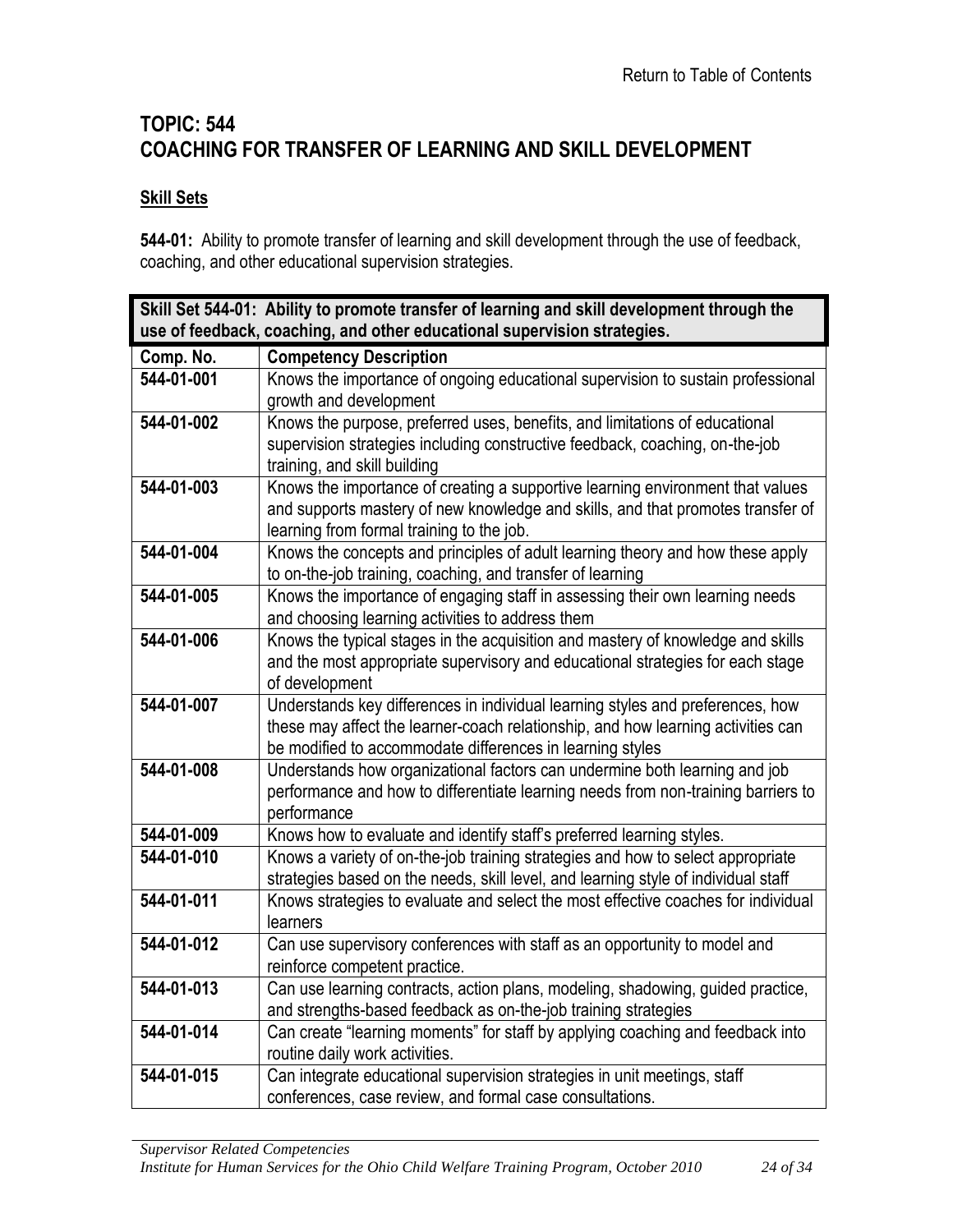### <span id="page-24-0"></span>**TOPIC: 545 LEADERSHIP DEVELOPMENT**

#### **Skill Sets**

**545-01:** Ability to identify and prepare staff to potentially fill leadership positions in the agency

<span id="page-24-1"></span>

| the agency | Skill Set 545-01: Ability to identify and prepare staff to potentially fill leadership positions in                                                                                                                                |
|------------|------------------------------------------------------------------------------------------------------------------------------------------------------------------------------------------------------------------------------------|
| Comp. No.  | <b>Competency Description</b>                                                                                                                                                                                                      |
| 545-01-001 | Understands the importance of proactively developing staff to assume leadership<br>positions in the agency                                                                                                                         |
| 545-01-002 | Knows what constitutes leadership, the benefits and desired outcomes of staff<br>functioning as leaders, and how leadership behaviors differ from typical job<br>activities, particularly at the supervisory and management level. |
| 545-01-003 | Knows the personal qualities commonly associated with effective leaders                                                                                                                                                            |
| 545-01-004 | Knows the prerequisite knowledge, skills and experience for effective leadership                                                                                                                                                   |
| 545-01-005 | Understands how principles of adult learning, training needs assessment,<br>coaching, and transfer of learning apply to the leadership development process                                                                         |
| 545-01-006 | Understands the organizational structures and bureaucratic processes that pose<br>disincentives for staff to function as leaders in the agency                                                                                     |
| 545-01-007 | Knows how to help staff members explore their personal qualifications,<br>motivation, interest, and readiness to pursue leadership development                                                                                     |
| 545-01-008 | Knows how to establish and support a learning environment that encourages<br>staff to develop their leadership potential                                                                                                           |
| 545-01-009 | Knows how to engage potential leaders in a coaching and/or mentoring<br>relationship to enable them to acquire and master leadership skills over time                                                                              |
| 545-01-010 | Knows on-the-job learning activities that can support and enhance formal<br>leadership development training                                                                                                                        |
| 545-01-011 | Can model leadership skills and behaviors within the context of daily supervision<br>or management activities                                                                                                                      |
| 545-01-012 | Can provide targeted feedback to staff to help them incorporate leadership<br>behaviors and strategies into their jobs.                                                                                                            |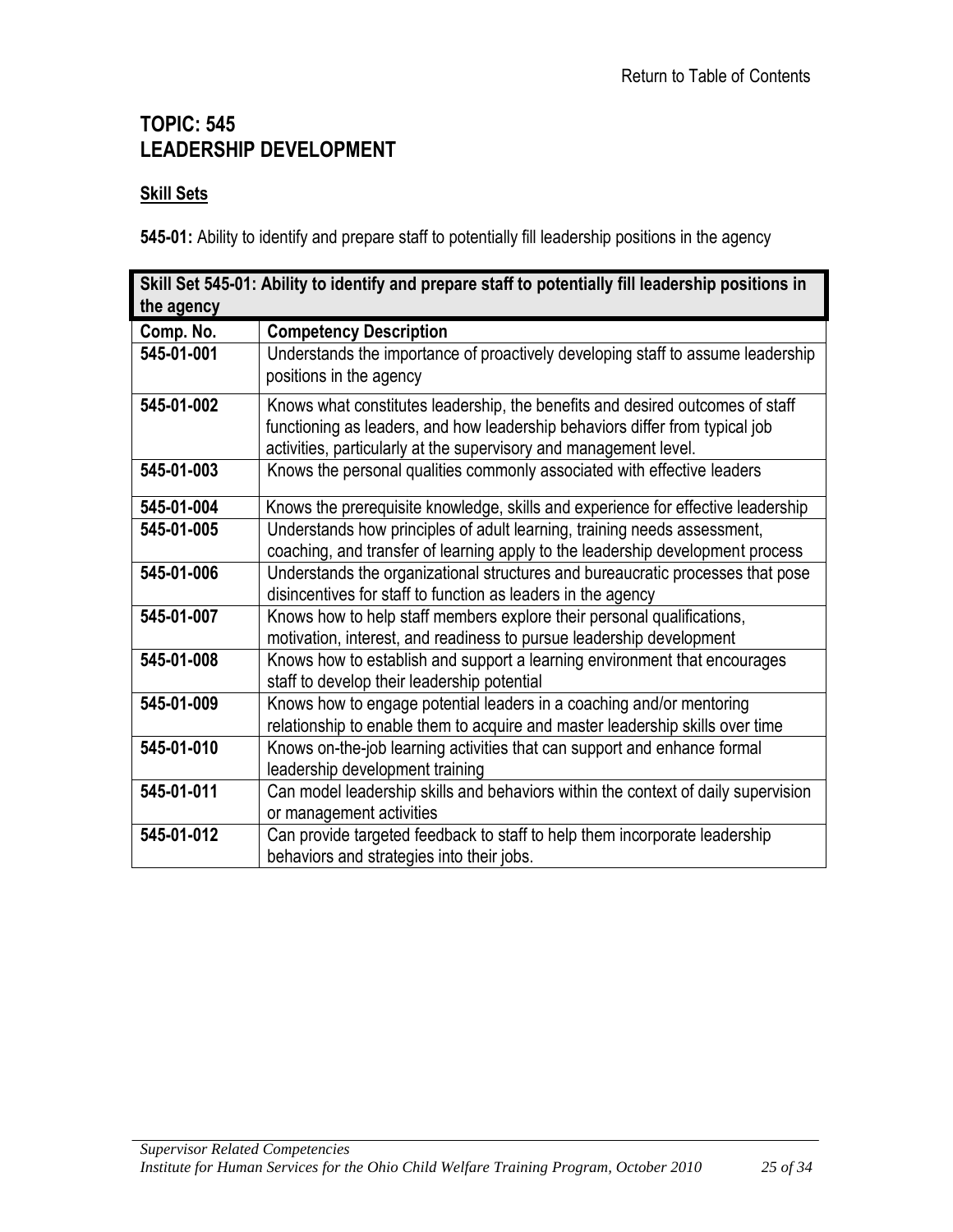### <span id="page-25-0"></span>**TOPIC: 546 MANAGING HIGH-PROFILE AND CRISIS SITUATIONS**

#### **Skill Set**

**546-01: Ability to manage high-profile and crisis situations in a manner that supports agency staff and client families, and constructively resolves the issues**

<span id="page-25-1"></span>

| Skill Set 546-01: Ability to manage high-profile and crisis situations in a manner that |                                                                                        |  |
|-----------------------------------------------------------------------------------------|----------------------------------------------------------------------------------------|--|
| supports agency staff and client families, and constructively resolves the issues       |                                                                                        |  |
| Comp. No.                                                                               | <b>Competency Description</b>                                                          |  |
| 546-01-001                                                                              | Knows the defining characteristics of a high-profile or crisis situation involving the |  |
|                                                                                         | agency, client families, foster caregivers, and/or community members                   |  |
| 546-01-002                                                                              | Knows the supervisor/manager's role in notifying agency administration of a            |  |
|                                                                                         | potential high-profile or crisis situation                                             |  |
| 546-01-003                                                                              | Knows agency policies and procedures to be followed when involved in high-             |  |
|                                                                                         | profile and crisis situations                                                          |  |
| 546-01-004                                                                              | Knows the necessity of keeping the community informed in high-profile or crisis        |  |
|                                                                                         | situations, while appropriately maintaining confidentiality of all persons involved.   |  |
| 546-01-005                                                                              | Knows the scope and type of information that can be disclosed within the agency        |  |
|                                                                                         | and to the public and how to follow notification guidelines.                           |  |
| 546-01-006                                                                              | Knows how to gather, review, and analyze information to accurately determine           |  |
|                                                                                         | the circumstances leading to a high profile or crisis situation                        |  |
| 546-01-007                                                                              | Knows when to notify and involve legal counsel to support the agency in high           |  |
|                                                                                         | profile or crisis situations                                                           |  |
| 546-01-008                                                                              | Knows strategies to objectively inform and debrief staff, providers and client         |  |
|                                                                                         | families about high-profile or crisis situations                                       |  |
| 546-01-009                                                                              | Knows strategies to provide emotional support and necessary services to staff,         |  |
|                                                                                         | clients and providers who are directly involved in high profile or crisis situations   |  |
| 546-01-010                                                                              | Knows how to devise and implement an action plan to address high profile and           |  |
|                                                                                         | crisis situations, while minimizing disruption in agency services                      |  |
| 546-01-011                                                                              | Can communicate effectively with staff, external stakeholders, and community           |  |
|                                                                                         | members about high profile and crisis situations, and knows when to involve            |  |
|                                                                                         | public relations staff or consultants                                                  |  |
| 546-01-012                                                                              | Can work collaboratively with agency managers and staff to develop a coherent          |  |
|                                                                                         | plan to respond to high-profile and crisis situations                                  |  |
| 546-01-013                                                                              | Can talk with external stakeholders, the media, and the community at large to de-      |  |
|                                                                                         | escalate crisis and protect confidentiality while maintaining good relationships       |  |
|                                                                                         | with external stakeholders                                                             |  |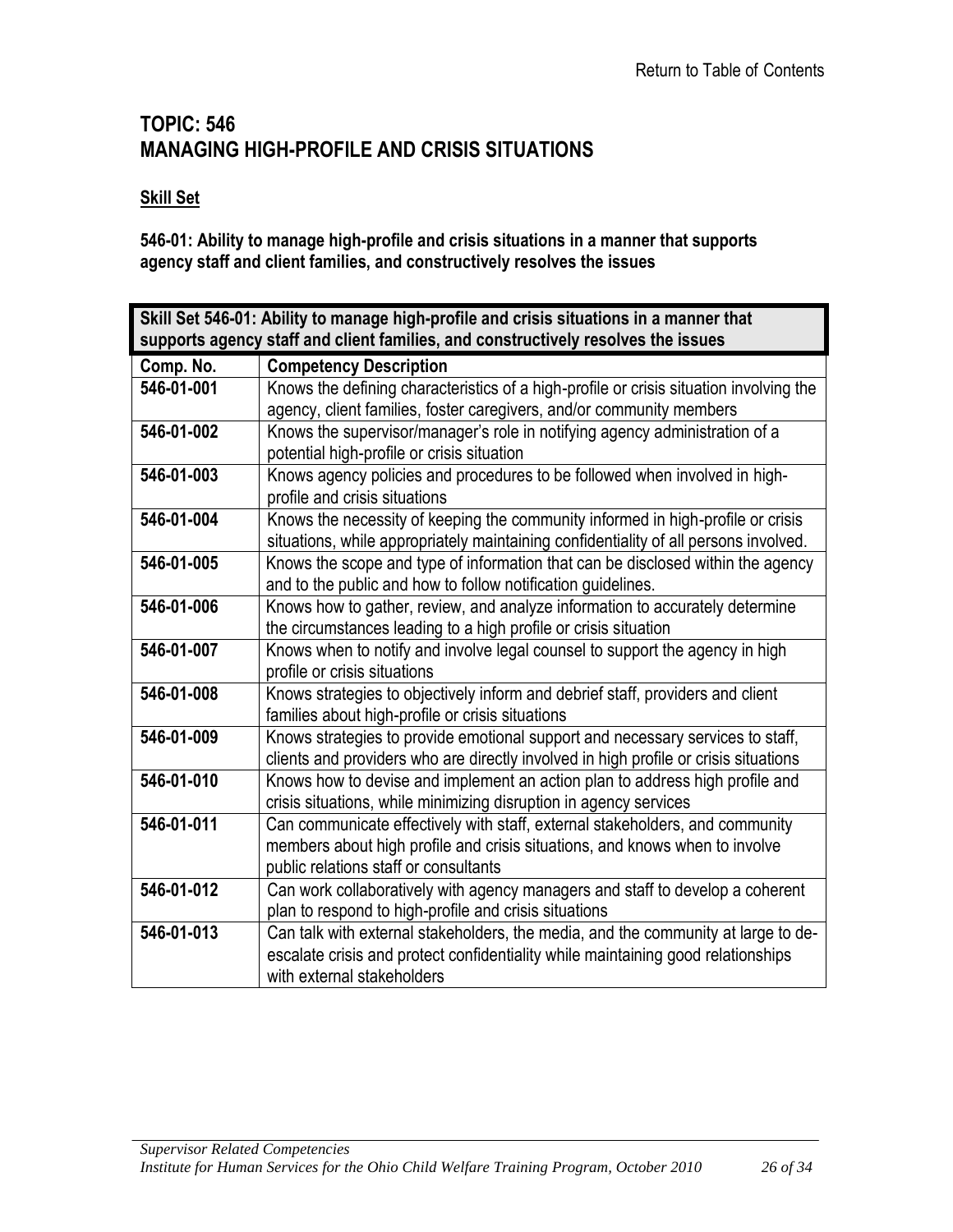# <span id="page-26-0"></span>**TOPIC: 547 COLLABORATION AND COORDINATION**

#### **Skill Sets**

**547-01:** Ability to work collaboratively within the agency, with providers, and with the community to achieve common goals and to coordinate and integrate services and resources.

<span id="page-26-1"></span>

| Skill Set 547-01: Ability to work collaboratively within the agency, with providers, and with |                                                                                                                   |  |
|-----------------------------------------------------------------------------------------------|-------------------------------------------------------------------------------------------------------------------|--|
|                                                                                               | the community to achieve common goals and to coordinate and integrate services and                                |  |
| resources.                                                                                    |                                                                                                                   |  |
| Comp. No.                                                                                     | <b>Competency Description</b>                                                                                     |  |
| 547-01-001                                                                                    | Knows the roles and responsibilities of all job positions in the agency and how                                   |  |
|                                                                                               | each function contributes to the agency's mission                                                                 |  |
| 547-01-002                                                                                    | Knows the functions of community partner agencies and the types of services                                       |  |
|                                                                                               | each provides                                                                                                     |  |
| 547-01-003                                                                                    | Knows the roles and responsibilities of professionals from a variety of disciplines                               |  |
|                                                                                               | (medicine, law, education, mental health, developmental disabilities) in the                                      |  |
|                                                                                               | assessment and treatment of child abuse and neglect                                                               |  |
| 547-01-004                                                                                    | Knows the eligibility requirements, referral procedures, and basic operating                                      |  |
|                                                                                               | procedures of community partner agencies                                                                          |  |
| 547-01-005                                                                                    | Understands how programs from community based agencies form a continuum                                           |  |
|                                                                                               | of services for children and their families                                                                       |  |
| 547-01-006                                                                                    | Understands how intra- and inter-agency collaboration can maximize available                                      |  |
|                                                                                               | resources, increase ease of access to services, streamline referral processes,                                    |  |
| 547-01-007                                                                                    | and ensure integrated case planning and service delivery                                                          |  |
|                                                                                               | Understands the need for close collaboration and professionalism among staff of                                   |  |
|                                                                                               | all involved agencies to prevent duplication of effort, gaps in services, and<br>delivery of ineffective services |  |
| 547-01-008                                                                                    | Understands how conflicting eligibility requirements, confidentiality restrictions,                               |  |
|                                                                                               | and differences in policies and procedures may impede inter-agency                                                |  |
|                                                                                               | collaboration.                                                                                                    |  |
| 547-01-009                                                                                    | Understands fiscal, policy, workplace, and community factors that might                                           |  |
|                                                                                               | contribute to the development of "turf" issues and increase resistance to                                         |  |
|                                                                                               | collaborating.                                                                                                    |  |
| 547-01-010                                                                                    | Knows how to recognize when a lack of collaboration is negatively affecting the                                   |  |
|                                                                                               | quality, timeliness, and effectiveness of services to children and families.                                      |  |
| 547-01-011                                                                                    | Knows how to establish a common vision, develop congruent goals, design                                           |  |
|                                                                                               | universal intake and referral processes, implement joint funding strategies, and                                  |  |
|                                                                                               | use inter-agency teams to reduce barriers to collaboration.                                                       |  |
| 547-01-012                                                                                    | Knows communication and team building strategies to engage other                                                  |  |
|                                                                                               | professionals and to support development of collaborative and trusting                                            |  |
|                                                                                               | professional relationships.                                                                                       |  |
| 547-01-013                                                                                    | Knows strategies to develop formal networks of service providers who serve the                                    |  |
|                                                                                               | same client population and/or work toward similar goals                                                           |  |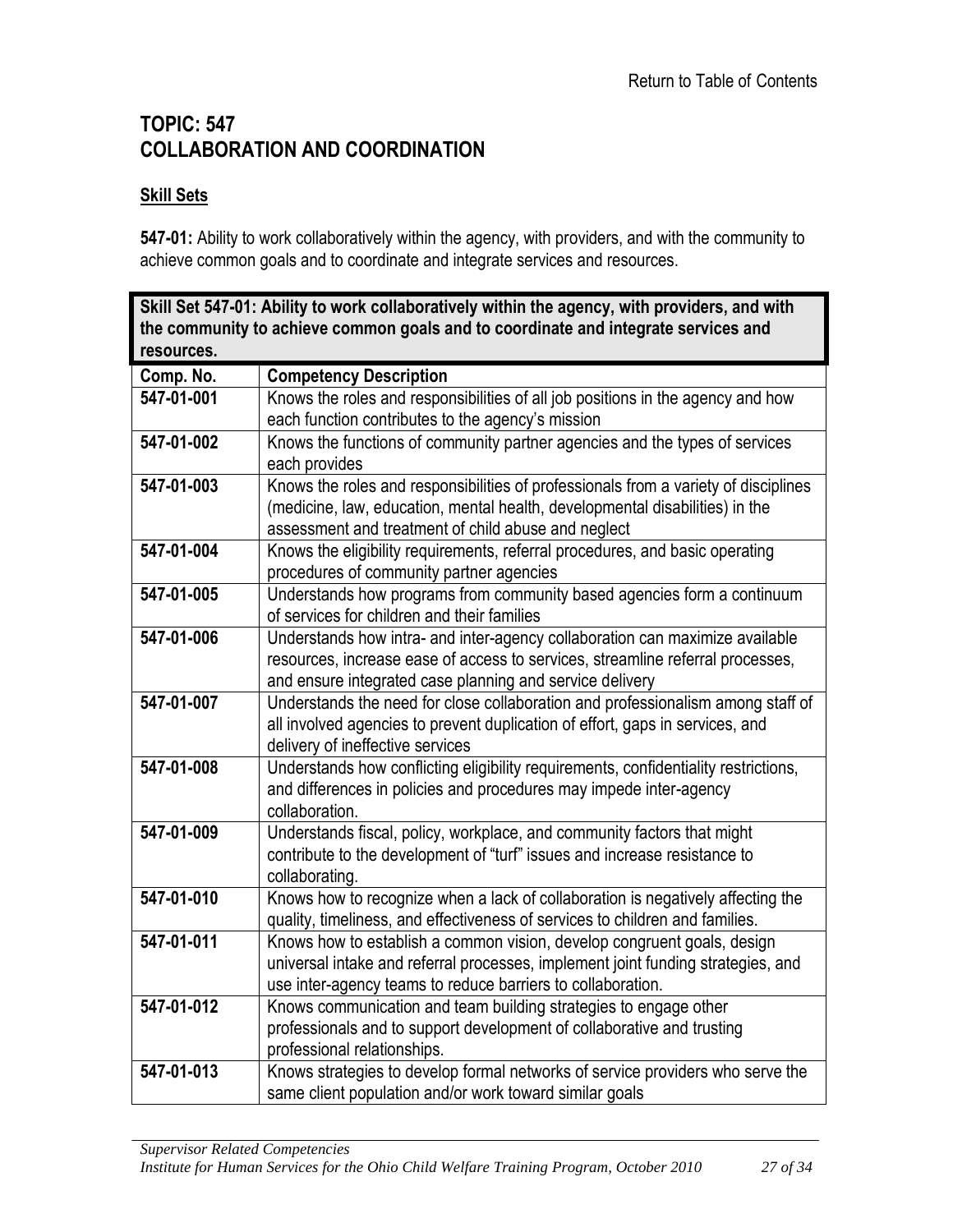| 547-01-014 | Knows how to plan and coordinate service delivery in formal, collaborative inter- |
|------------|-----------------------------------------------------------------------------------|
|            | agency settings such as a family resource center, or an inter-agency or           |
|            | interdisciplinary task force                                                      |
| 547-01-015 | Can model collaborative behavior when working with professionals from other       |
|            | agencies.                                                                         |
| 547-01-016 | Can use negotiation and consensus-building strategies to overcome differences     |
|            | and remove barriers to collaboration.                                             |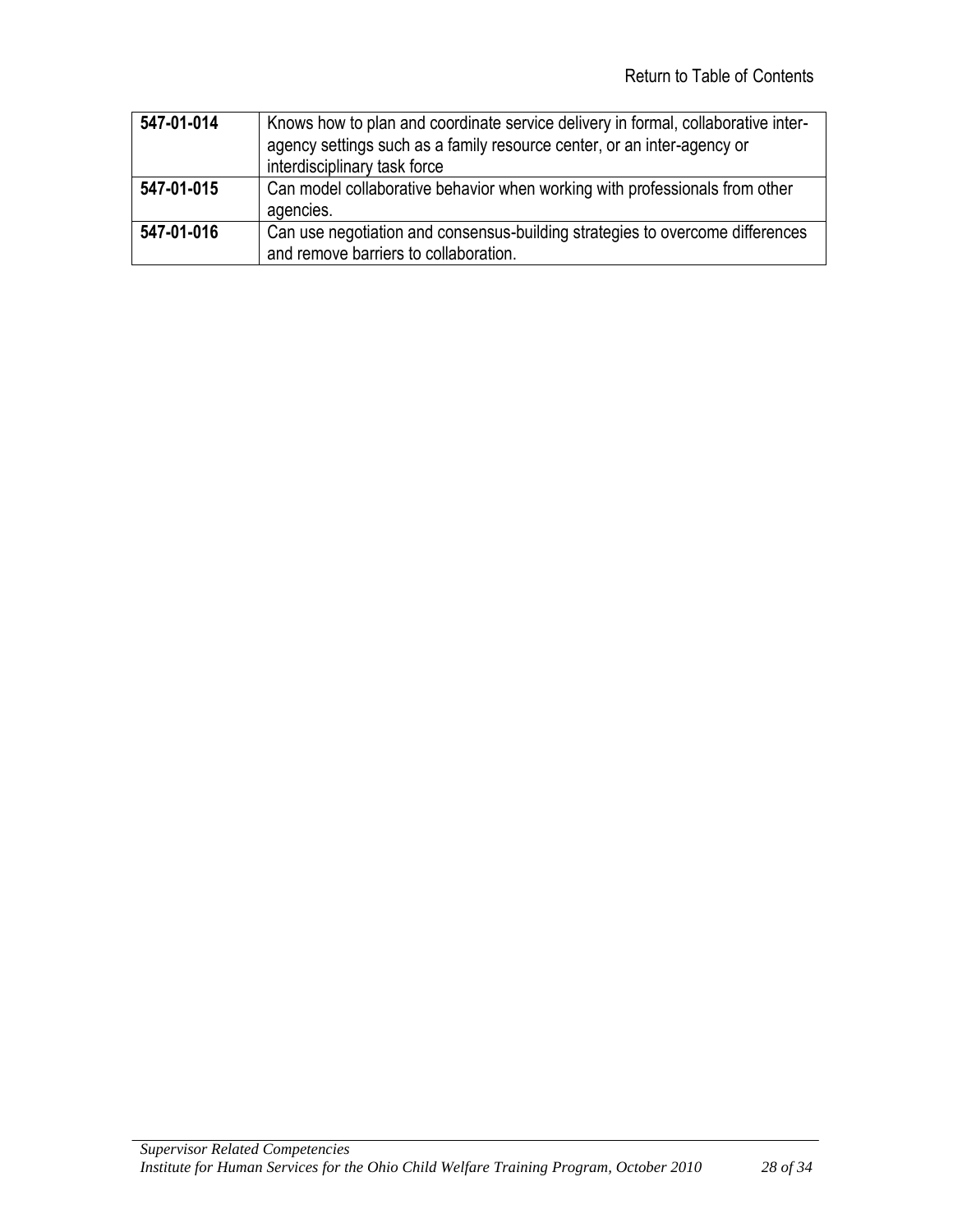# <span id="page-28-0"></span>**TOPIC: 548 CUSTOMER SERVICE**

#### **Skill Sets**

**548-01:** Ability to promote good customer service and ensure provision of responsive, respectful and accountable services

<span id="page-28-1"></span>

| Skill Set 548-01: Ability to promote good customer service and ensure provision of<br>responsive, respectful and accountable services |                                                                                                                                                                                                |
|---------------------------------------------------------------------------------------------------------------------------------------|------------------------------------------------------------------------------------------------------------------------------------------------------------------------------------------------|
| Comp. No.                                                                                                                             | <b>Competency Description</b>                                                                                                                                                                  |
| 548-01-001                                                                                                                            | Knows the components of good customer service and the factors that promote<br>responsiveness and follow through in the agency.                                                                 |
| 548-01-002                                                                                                                            | Knows the supervisor's responsibility to support and monitor the responsiveness<br>and quality of services provided by the agency                                                              |
| 548-01-003                                                                                                                            | Understands the effects of bureaucratic procedures and other organizational<br>barriers on the agency's ability to provide effective customer service.                                         |
| 548-01-004                                                                                                                            | Understands the unique challenges of providing customer service to non-<br>voluntary clients.                                                                                                  |
| 548-01-005                                                                                                                            | Knows family members' rights and responsibilities in receiving agency services,<br>and knows how to use a formal grievance process to promote a fair and objective<br>resolution of complaints |
| 548-01-006                                                                                                                            | Knows strategies to reduce anger, confusion, or hostility from clients, and to<br>clarify and resolve their issues.                                                                            |
| 548-01-007                                                                                                                            | Knows strategies to provide customer service to clients who have special needs,<br>or clients with different language or cultural backgrounds                                                  |
| 548-01-008                                                                                                                            | Can design and use customer satisfaction surveys to determine family members'<br>perceptions of agency services, and can analyze data to identify strengths and<br>areas for improvement       |
| 548-01-009                                                                                                                            | Can develop and monitor service delivery practices to ensure that services are<br>user-friendly, professional and responsive to children and families.                                         |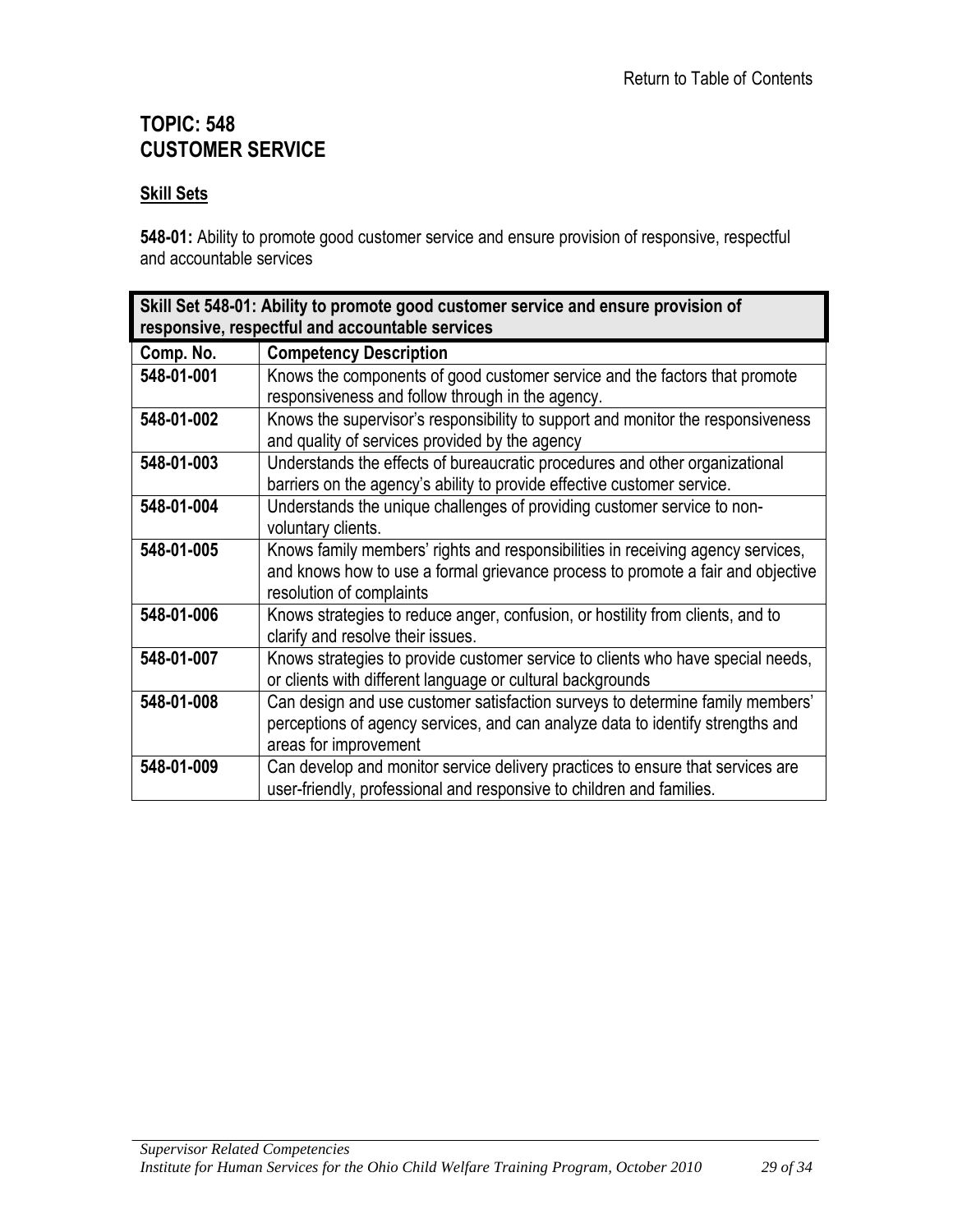# <span id="page-29-0"></span>**TOPIC: 549 CONTRACT MANAGEMENT AND MONITORING**

#### **Skill Sets**

**549-01:** Ability to manage and monitor agency contracts with service providers

<span id="page-29-1"></span>

| Skill Set 549-01: Ability to manage and monitor agency contracts with service providers |                                                                                                                                                            |
|-----------------------------------------------------------------------------------------|------------------------------------------------------------------------------------------------------------------------------------------------------------|
| Comp. No.                                                                               | <b>Competency Description</b>                                                                                                                              |
| 549-01-001                                                                              | Knows the essential components of an effective contractual agreement                                                                                       |
| 549-01-002                                                                              | Knows the basic structure, purpose, and legal foundation of various types of                                                                               |
|                                                                                         | contracts, compacts, and interagency agreements                                                                                                            |
| 549-01-003                                                                              | Knows the importance of clearly articulating desired service activities, expected                                                                          |
|                                                                                         | outcomes, and indicators of satisfactory performance in contract documents                                                                                 |
| 549-01-004                                                                              | Knows the criteria with which to evaluate a potential contractor's qualifications to                                                                       |
|                                                                                         | perform services for the agency                                                                                                                            |
| 549-01-005                                                                              | Knows Council on Accreditation (COA) guidelines, applicable state and federal                                                                              |
|                                                                                         | contract requirements, and county-specific procedures for agency contracts with                                                                            |
|                                                                                         | service providers                                                                                                                                          |
| 549-01-006                                                                              | Understands what types of services and activities remain the legal responsibility                                                                          |
|                                                                                         | of the child welfare agency, even if provided under a subcontract with a                                                                                   |
|                                                                                         | community provider                                                                                                                                         |
| 549-01-007                                                                              | Understands how frequent communication with contract providers can promote                                                                                 |
|                                                                                         | early identification, negotiation, and resolution of contract compliance issues or                                                                         |
|                                                                                         | performance problems                                                                                                                                       |
| 549-01-008                                                                              | Knows how to identify the service needs of families and children to determine the                                                                          |
| 549-01-009                                                                              | type and scope of services to be sought from community providers                                                                                           |
|                                                                                         | Knows how to gather relevant data about a prospective contractor's history,                                                                                |
|                                                                                         | services and programs, past performance, and evaluation data that confirms<br>service outcomes to help determine a contractor's appropriateness to deliver |
|                                                                                         | desired services or activities                                                                                                                             |
| 549-01-010                                                                              | Knows how to develop and implement outcome-based deliverables and                                                                                          |
|                                                                                         | performance measures.                                                                                                                                      |
| 549-01-011                                                                              | Knows how to involve caseworkers in monitoring their clients' use of services                                                                              |
|                                                                                         | and evaluating the quality and responsiveness of provider agencies                                                                                         |
| 549-01-012                                                                              | Knows strategies to survey and evaluate client satisfaction with contracted                                                                                |
|                                                                                         | services                                                                                                                                                   |
| 549-01-013                                                                              | Knows how to monitor the extent to which the contract provider meets the                                                                                   |
|                                                                                         | administrative, service delivery and budgetary requirements outlined in the                                                                                |
|                                                                                         | contract                                                                                                                                                   |
| 549-01-014                                                                              | Can monitor service delivery to determine whether contracted services met                                                                                  |
|                                                                                         | clients' needs                                                                                                                                             |
| 549-01-015                                                                              | Can use contractor performance and other outcome data to review expenditures                                                                               |
|                                                                                         | and to plan budgets for future contract expenditures                                                                                                       |
|                                                                                         |                                                                                                                                                            |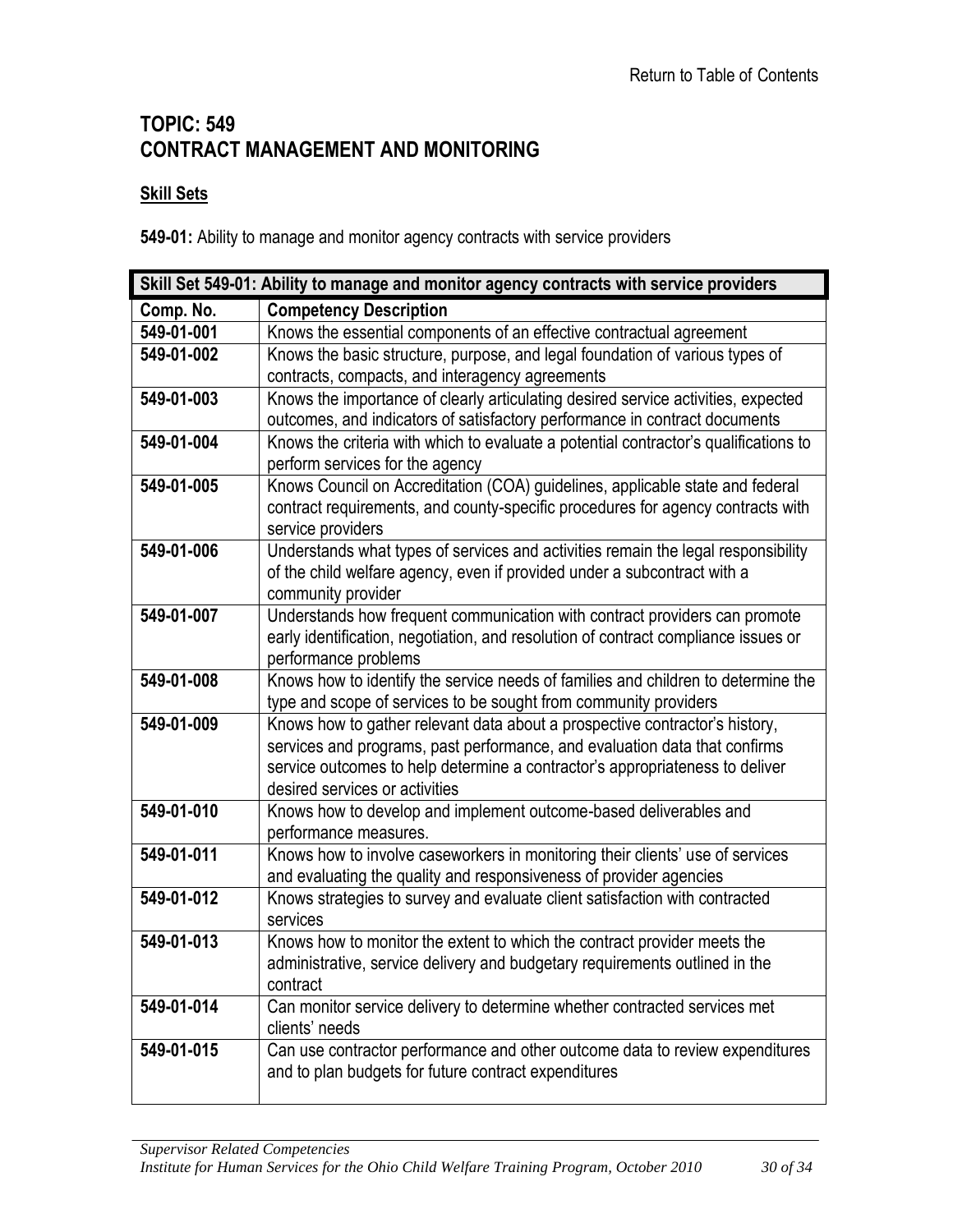| 549-01-016 | Can use monitoring and evaluation data to negotiate and resolve non-<br>compliance issues, discrepancies in invoices, and quality control problems                                |
|------------|-----------------------------------------------------------------------------------------------------------------------------------------------------------------------------------|
| 549-01-017 | Can determine when a provider contract should be discontinued or should not be<br>renewed because of failure to achieve contract deliverables within the agency's<br>expectations |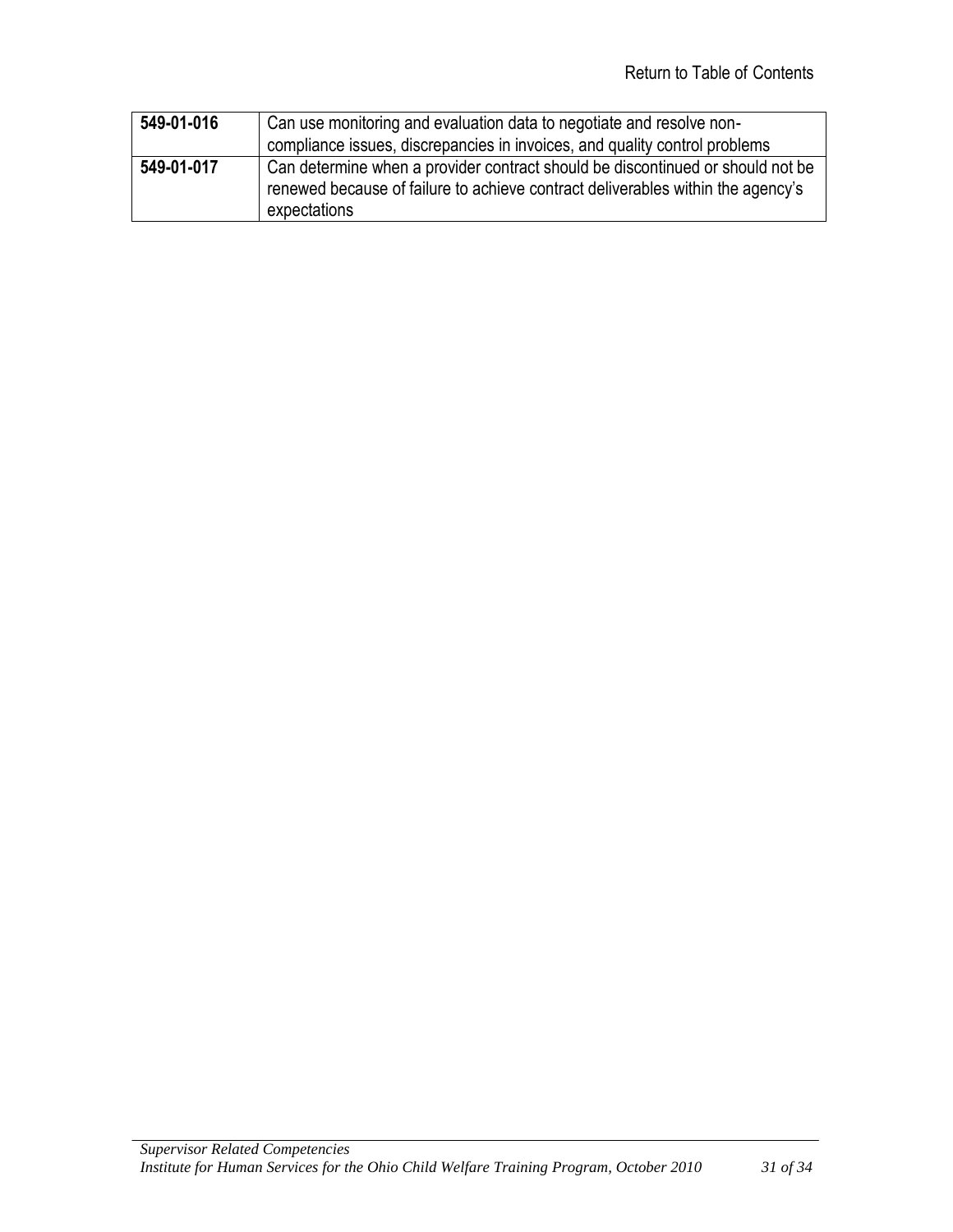# <span id="page-31-0"></span>**TOPIC: 550 QUALITY IMPROVEMENT**

#### **Skill Sets**

**550-01:** Ability to perform continuous quality improvement activities to monitor outcomes and assure the effectiveness of agency services

<span id="page-31-1"></span>

| Skill Set 550-01: Ability to perform continuous quality improvement activities to monitor |                                                                                                         |
|-------------------------------------------------------------------------------------------|---------------------------------------------------------------------------------------------------------|
| outcomes and assure the effectiveness of agency services.                                 |                                                                                                         |
| Comp. No.                                                                                 | <b>Competency Description</b>                                                                           |
| 550-01-001                                                                                | Knows the primary components of continuous quality improvement programs and                             |
|                                                                                           | how these are used to improve agency processes and outcomes                                             |
| 550-01-002                                                                                | Knows the importance of setting up formal systems to collect reliable and valid                         |
|                                                                                           | data about all aspects of agency operation                                                              |
| 550-01-003                                                                                | Understands the role of continuous quality improvement in maximizing use of                             |
|                                                                                           | resources and ensuring accountability to agency management, boards, and                                 |
|                                                                                           | community stakeholders                                                                                  |
| 550-01-004                                                                                | Understands the benefit of involving all levels of agency staff, clients, community                     |
|                                                                                           | members, and other stakeholders in quality improvement planning and                                     |
|                                                                                           | implementation                                                                                          |
| 550-01-005                                                                                | Understands the supervisor's role as part of the agency management team in                              |
|                                                                                           | agency-wide quality improvement activities                                                              |
| 550-01-006                                                                                | Understands the supervisor's role in leading quality improvement activities for the                     |
|                                                                                           | work unit                                                                                               |
| 550-01-007                                                                                | Understands how a strengths-based approach to leadership can empower staff,                             |
|                                                                                           | build confidence, and increase motivation to participate in continuous quality<br>improvement practices |
| 550-01-008                                                                                | Knows strategies to collect qualitative and quantitative data about service                             |
|                                                                                           | outcomes, work processes, compliance with rules and mandates, contract                                  |
|                                                                                           | deliverables. fiscal activities, overall staff performance. and customer satisfaction                   |
|                                                                                           | for use in quality improvement planning                                                                 |
| 550-01-009                                                                                | Knows how to use continuous quality improvement to promote a culture of quality                         |
|                                                                                           | in the agency, to maintain a focus on customer satisfaction and achievement of                          |
|                                                                                           | outcomes, and to recognize staff contributions to performance and quality                               |
| 550-01-010                                                                                | Knows strategies to report information about the progress and results of quality                        |
|                                                                                           | improvement activities in the agency and community                                                      |
| 550-01-011                                                                                | Can lead and/or participate in continuous quality improvement initiatives to help                       |
|                                                                                           | staff, the unit, and the agency as a whole achieve better outcomes                                      |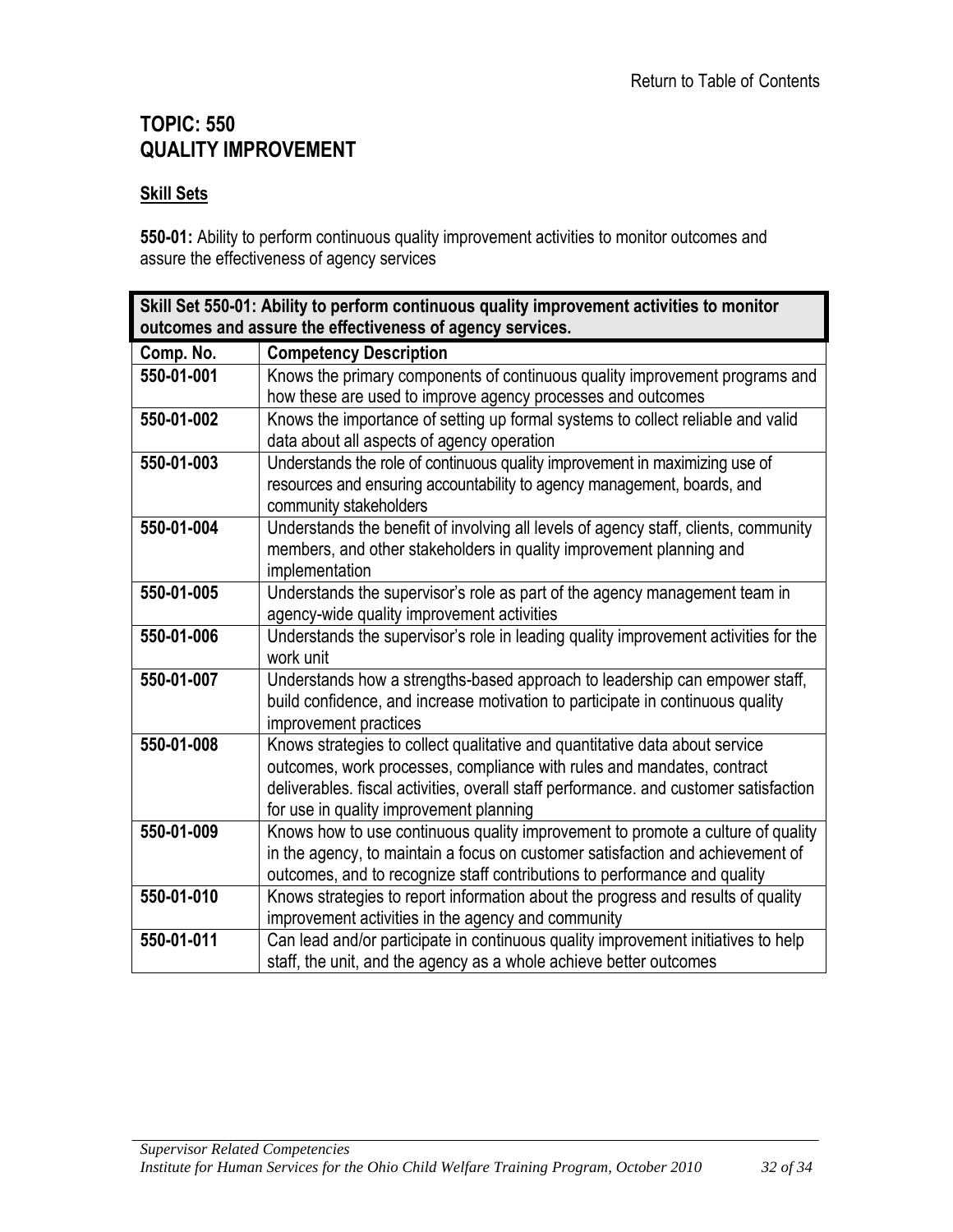# <span id="page-32-0"></span>**TOPIC: 551 STAFF AND WORKPLACE SAFETY FOR SUPERVISORS/MANAGERS**

#### **Skill Sets**

**551-01:** Ability to help workers recognize potentially dangerous conditions / situations in the workplace and the field and prepare workers to respond safely and appropriately

<span id="page-32-1"></span>

| Skill Set 551-01: Ability to help workers recognize potentially dangerous conditions /<br>situations in the workplace and the field and prepare workers to respond safely and |                                                                                                                                                                                                                      |
|-------------------------------------------------------------------------------------------------------------------------------------------------------------------------------|----------------------------------------------------------------------------------------------------------------------------------------------------------------------------------------------------------------------|
| appropriately                                                                                                                                                                 |                                                                                                                                                                                                                      |
| Comp. No.                                                                                                                                                                     | <b>Competency Description</b>                                                                                                                                                                                        |
| 551-01-001                                                                                                                                                                    | Knows the importance of communicating and modeling the agency's<br>commitment to and procedures for assuring staff safety                                                                                            |
| 551-01-002                                                                                                                                                                    | Knows safety policies and procedures for in-agency and field visits, work-related<br>driving, transporting clients, and using public transportation                                                                  |
| 551-01-003                                                                                                                                                                    | Knows the importance of regularly reviewing safety protocols with staff and<br>monitoring to ensure that staff consistently implement them                                                                           |
| 551-01-004                                                                                                                                                                    | Knows the types of case information to be reviewed to identify potential danger<br>prior to a first home visit and throughout the worker's involvement in the case.                                                  |
| 551-01-005                                                                                                                                                                    | Knows common verbal and nonverbal (behavioral) indicators of escalating anger<br>and hostility                                                                                                                       |
| 551-01-006                                                                                                                                                                    | Knows the role of community law enforcement in accompanying workers on field<br>visits in potentially dangerous situations, and knows when to request law<br>enforcement support                                     |
| 551-01-007                                                                                                                                                                    | Understands how cultural differences in interpersonal communication styles and<br>expectations may contribute to a perception that a client or the environment is<br>unsafe                                          |
| 551-01-008                                                                                                                                                                    | Knows how to use critical incident reports to educate staff about potential safety<br>risks and to prevent further incidents                                                                                         |
| 551-01-009                                                                                                                                                                    | Knows supervisory strategies to promote worker safety, to recognize safety<br>threats in the work place, and to decrease vulnerability during home visits.                                                           |
| 551-01-010                                                                                                                                                                    | Can prepare and coach workers to assess client and case information and the<br>environment for potential danger, and to respond to dangerous situations in the<br>field and in the workplace to reduce vulnerability |